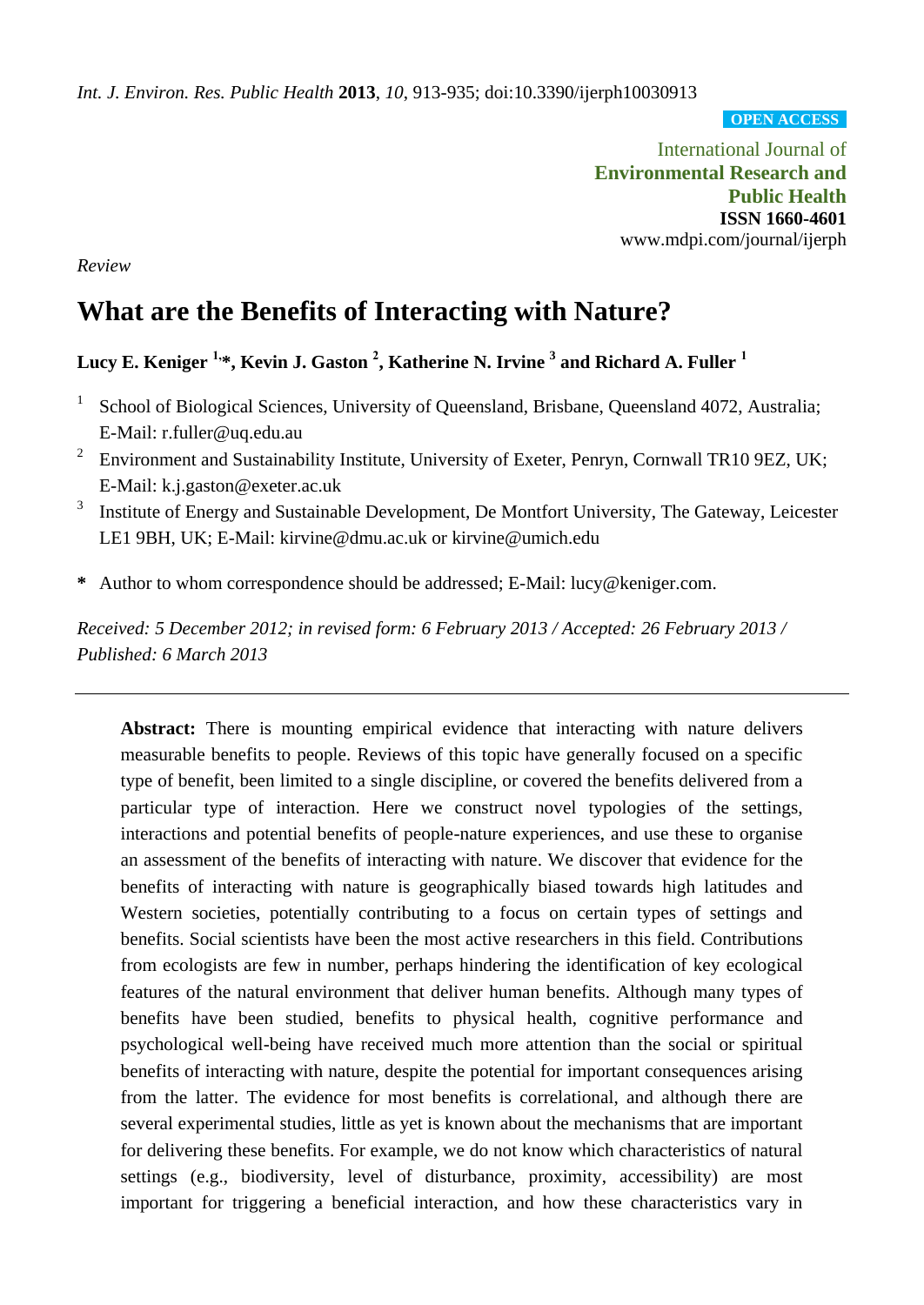**Keywords:** urbanisation; ecosystem services; health benefits

# **1. Introduction**

Throughout history, humans have had an intimate relationship with nature, most obviously depending on it for subsistence and production. As modern society emerged, and the human population condensed into urban areas, industrialisation freed many people from reliance on direct consumptive interactions with nature. Indeed, in post-war society, people-nature interactions have fundamentally shifted from direct consumption and exploitation to more mutualistic relationships in which people actively seek out interactions with nature for recreation and enjoyment [1,2]. Interacting with nature may therefore be important not only for survival, but also for human quality of life [3–5]. Indeed, there is mounting empirical evidence that interacting with nature delivers a range of measurable human benefits [6–8], including positive effects on physical health [9–11], psychological well-being [12–14], cognitive ability [15] and social cohesion [16]. Reviews on this topic have been published in the past, but these have generally focused on a specific type of benefit, e.g., [17], have been limited to a single discipline, e.g., [18–20], or have covered the benefits arising from a particular type of interaction, e.g., [21–23].

Understanding the benefits of interacting with nature is important for maintaining and improving human well-being in a rapidly urbanising world. For example, evidence that living in close proximity to green spaces delivers health benefits [24] could be used to design landscapes with broader societal benefits such as reductions in health spending [18] or crime rates [25]. However, without a clear view of the quality of evidence, and information on any potential thematic or geographic bias in the available information, it is difficult to come to clear conclusions about which particular features of the environment, including their ecological characteristics, might deliver these benefits.

Our review focuses on three critical questions. First, we explore the geographic distribution of studies into the benefits of interacting with nature. This is an important issue, not least because the amount and type of nature that can be experienced varies enormously across the World. For example, the tropics are much more biodiverse than higher latitudes [26] and the extent to which natural landscapes have been cleared for human use also shows a strong spatial pattern [27]. Important changes in the type of biodiversity present accompany the increase in biodiversity toward the tropics. For example, bites from venomous snakes show a very strong bias toward equatorial regions [28], and zoonotic diseases are similarly geographically biased [29], suggesting that some of the more important negative aspects of interacting with nature might be overlooked if the research is biased toward high latitudes. Bias in the location of studies could also lead to skewed representation of different human cultures [30,31].

Second, we examine the types of benefits studied to understand whether some have received more focus than others. For example, the growing availability of databases of health status or interventions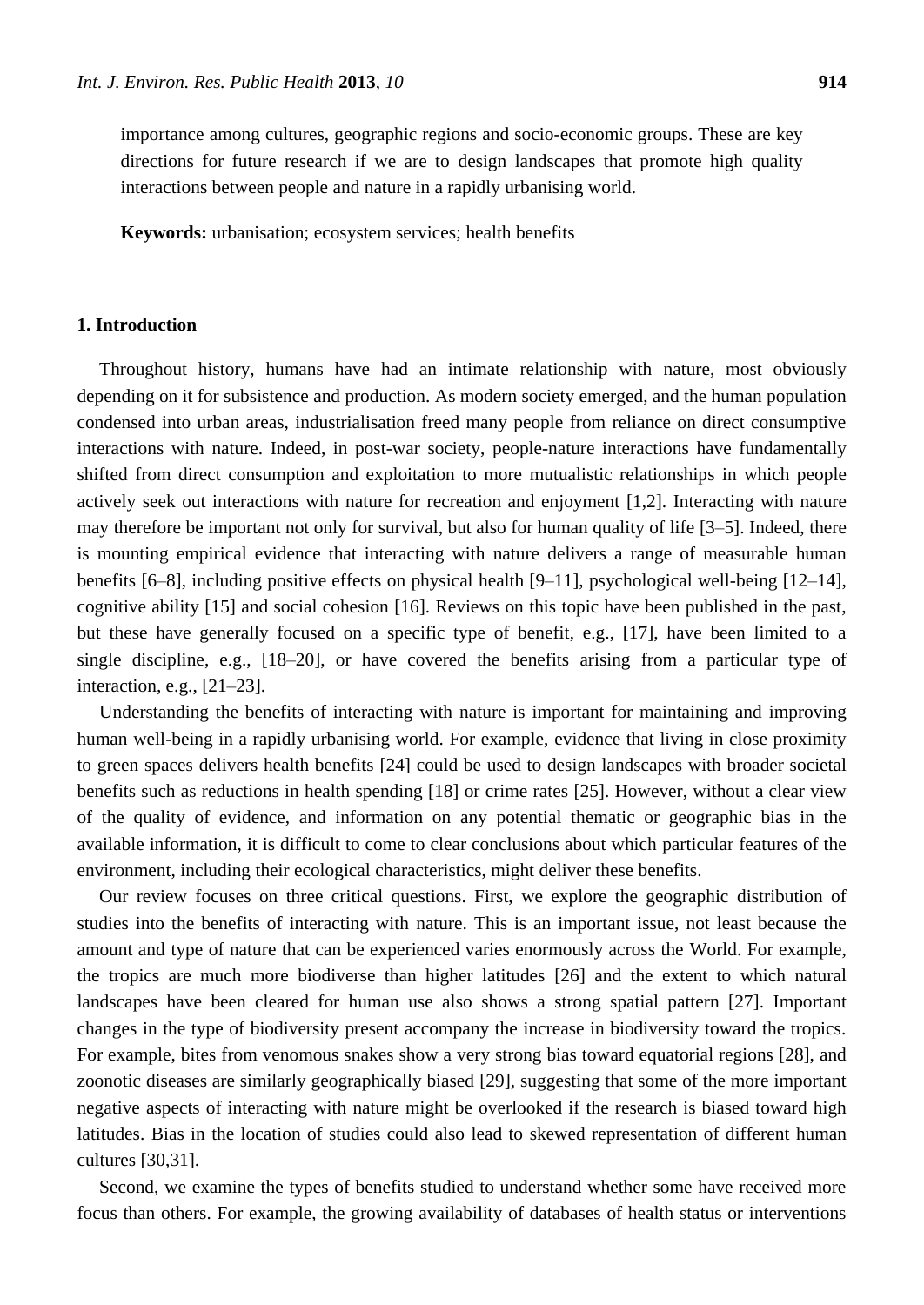and detailed land maps has facilitated correlational investigation of access to green space with health outcomes such as morbidity, e.g., [10,24]. In contrast, less tangible benefits such as spiritual well-being or social cohesion may be more challenging to study.

Third, we review in some detail the basis for the evidence surrounding each of the identified benefits of people-nature interactions. For a benefit to happen, a setting in which nature can be experienced must exist, and an interaction between humans and nature must occur. However, we are aware of no published typologies of these settings, and few that detail the interactions [7,23,32] or benefits [7,33], which hinders a synthesis of the research into the benefits of experiencing nature. Before going on to address the three questions outlined above, we first build typologies of: (i) the settings in which people-nature interactions can occur, (ii) the types of interactions that occur between people and nature, and (iii) the benefits that can arise from these interactions.

# **2. Methods**

## *2.1. Selection of Articles for Review*

We took a broadly qualitative approach to our review, rather than conducting a formal metaanalysis. Our survey of the literature indicated that much of it is not amenable to quantitative metaanalysis, and that such an approach would necessitate filtering out all but a small proportion of studies. We restricted our search to primary research articles in the peer-reviewed scientific literature, identifying articles relevant to this review through standardised search methods including electronic database searches (Web of Science, Google Scholar) and opportunistic searches through relevant reference lists. Search terms were combinations of "nature", "interaction", "benefit", "health" and "biodiversity". Studies were included if they presented findings about one or more benefits of interacting with nature in some form. Studies were excluded if they reported the benefits of nature for humans but did not focus on a specific interaction at an individual level, given that our focus was on interactions. For example, a study reporting on the economic and environmental benefits of biodiversity [34] was excluded because it did not directly investigate a specific interaction between people and nature. Only studies published in peer-reviewed scientific journals were included, and our search was conducted in June 2011. The search yielded 57 papers for review.

#### *2.2. Typology of Settings*

We categorised the settings in which the reviewed research had been done into six types, loosely arranged in increasing order of naturalness of the environment. These settings ranged from indoor spaces, through outdoor local to broad regional landscapes (Table 1). Indoor settings were either private (e.g., within a home) or in a public building such as a hospital, office or classroom. The natural elements present in these settings were typically indoor plants, pictures of nature, or window views of nature. Urban outdoor settings were characterised by a high density of houses, traffic and people, but include some green spaces and natural elements such as public and private parks, gardens, landscaping and street trees. These settings differed from those on the urban fringe, where housing density tends to be lower and large natural areas such as forest reserves are more prevalent. Production landscapes were intensively managed for agriculture, characterised by open spaces, large areas of vegetation and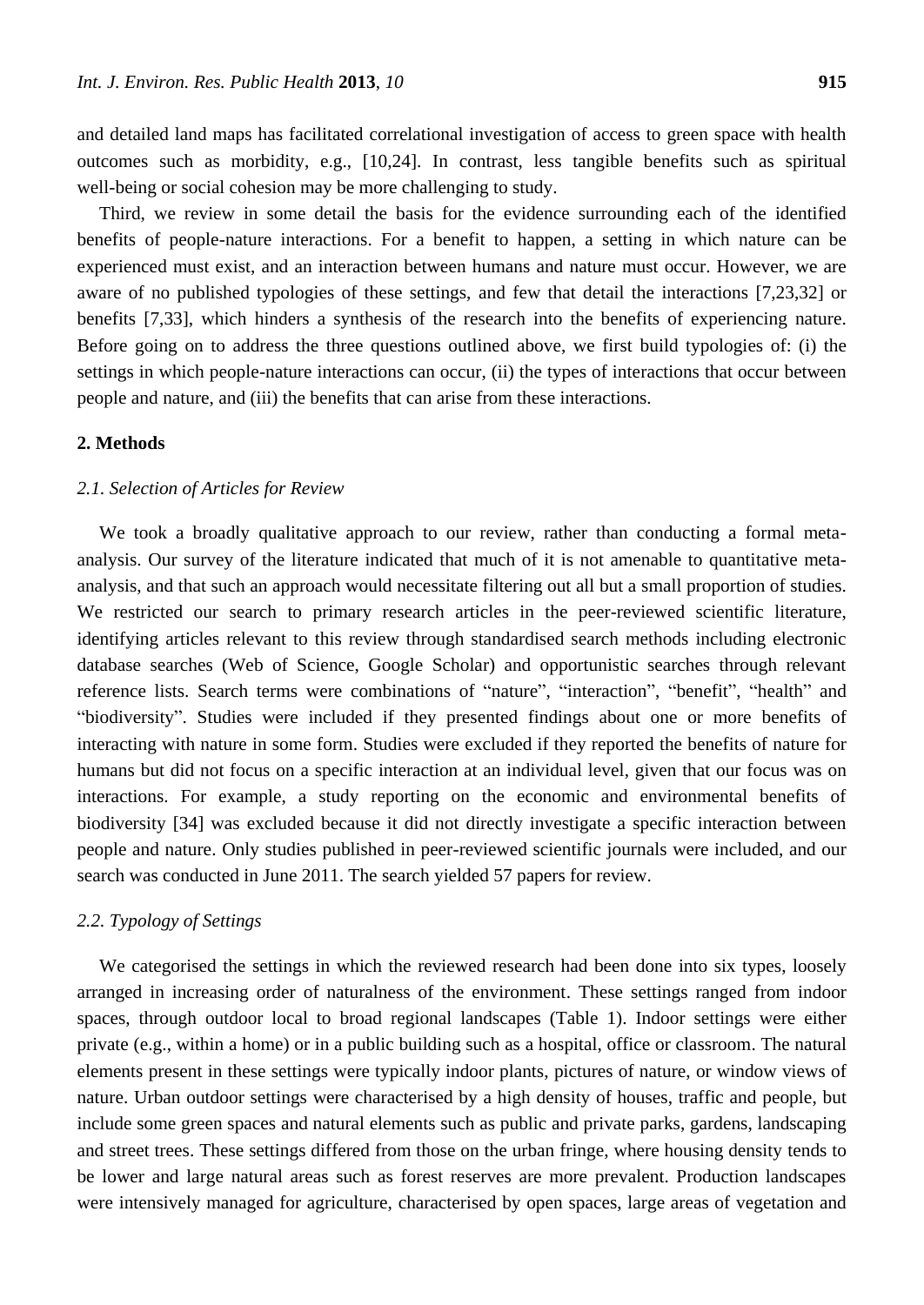broad landscapes with few buildings and little traffic. Wilderness settings were largely undisturbed by people and generally remote from dense urban centres; apart from the few people residing in such landscapes, specific trips to experience them would normally be necessary. We also included a species-specific setting because some of the reviewed papers identified benefits associated with interacting with a specific species, regardless of where that interaction occurred.

| <b>Setting</b>              | <b>Description</b>                               | <b>Examples</b>                       |
|-----------------------------|--------------------------------------------------|---------------------------------------|
| Indoor                      | Inside a building                                | Foliage plants [35,36]                |
|                             |                                                  | Public green space [37]               |
|                             | Landscape dominated by built form                | Private green space e.g., garden [38] |
| Urban                       |                                                  | Roadside trees or isolated urban      |
|                             |                                                  | vegetation [39]                       |
| Fringe                      | The area immediately surrounding a town or city  | Peri-urban nature reserve [37]        |
| <b>Production Landscape</b> | Agricultural lands (pastoral or cropping)        | Paddocks/fields/countryside [10]      |
|                             | Area where human influence is low                | Beach [40]                            |
|                             |                                                  | Ocean $[41]$                          |
|                             |                                                  | River [42,43]                         |
| Wilderness                  |                                                  | Water [44,45]                         |
|                             |                                                  | Mountains [46]                        |
|                             |                                                  | Forest/woodland [47]                  |
|                             |                                                  | National Parks [48–50]                |
|                             | Cases where object of the interaction is defined | Marine animals [41,51]                |
| Specific species            |                                                  | Avian $[41]$                          |
|                             | with no particular setting                       | Domesticated pets [52]                |

**Table 1.** Typology of settings in which interactions between people and nature occur.

# *2.3. Typology of Interactions*

Three main types of interaction were evident from a review of the selected literature: indirect, incidental and intentional (Table 2). Indirect interactions do not require a person to be physically present in nature, and can include such activities as viewing an image or motion picture of nature, or having a view of nature through a window. Incidental interactions occur when a person is physically present in nature, but where the interaction is an unintended result of another activity, such as encountering vegetation whilst cycling to work. Incidental interactions differ from indirect interactions in that nature, or natural elements, must be physically present. For example, viewing a picture of a plant inside an office building is an indirect interaction, whereas encountering the plant is an incidental interaction because the plant is physically present in the same space as the person. Intentional interactions are those in which the participant has intent to interact with nature, such as viewing wildlife, gardening or hiking in a national park. Note that in some special cases where a window is used to conceal a wildlife-watcher, viewing nature through a window can be thought of as an intentional interaction, e.g., watching a bird feeder that has been set up in a backyard or viewing wildlife from a specially designed hide. Researchers have previously thought about interactions as a continuum ranging from passive to active [7,8,23], and while very useful, such schemes do not account for the personal intent behind an interaction. This is an important distinction because it seems likely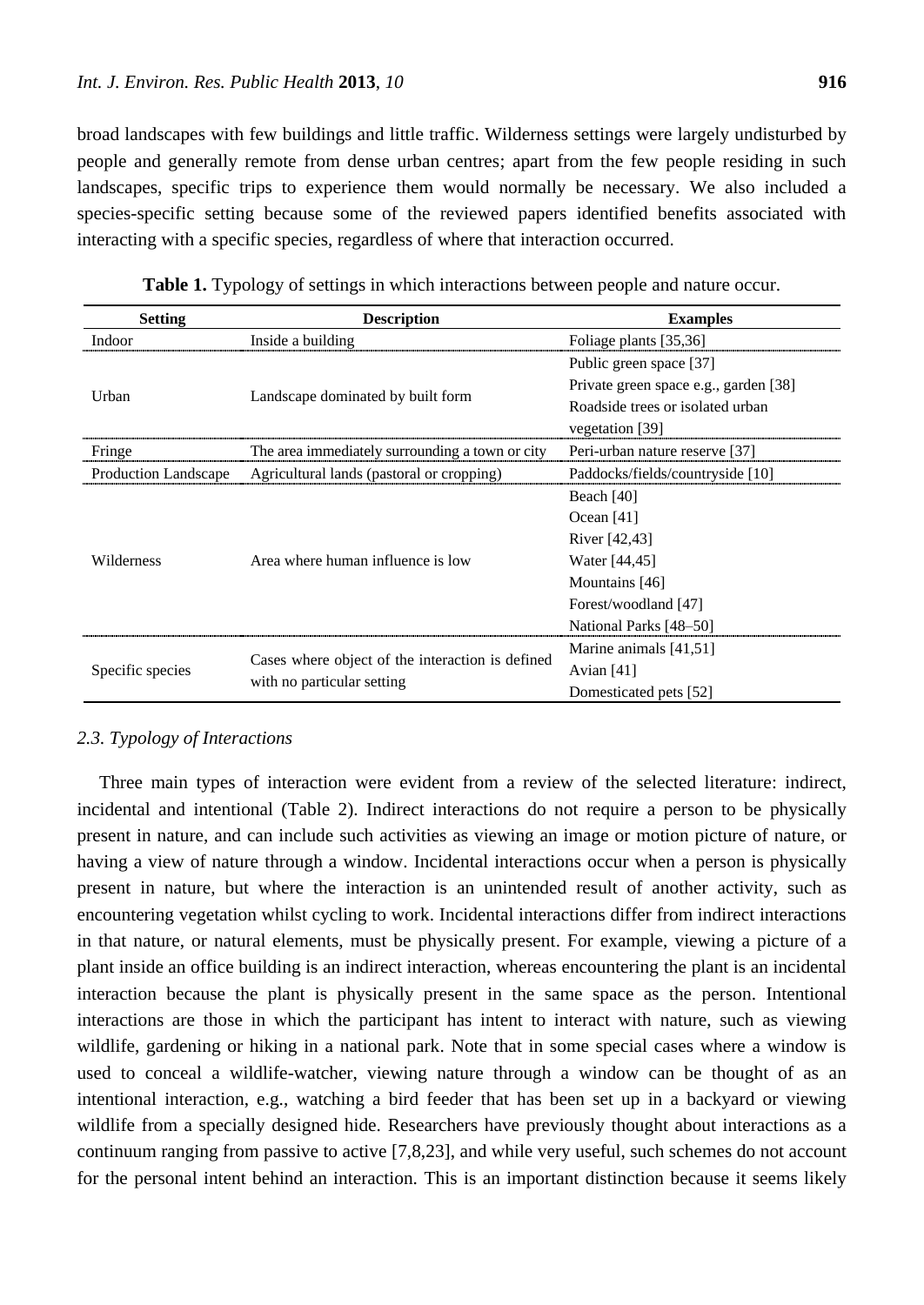that only a certain proportion of a population will engage intentionally with nature [53,54], and it has been argued that the intent to interact may be critical in efforts to promote sustainable behaviours [55,56].

| <b>Interaction</b> | <b>Description</b>                                          | <b>Examples</b>                                                |
|--------------------|-------------------------------------------------------------|----------------------------------------------------------------|
| Indirect           | Experiencing nature while not being                         | Viewing nature in a picture, image, motion picture or through  |
|                    | physically present in it                                    | a window $[13,57]$                                             |
| Incidental         |                                                             | Encountering nature incidental to another activity, e.g.,      |
|                    | Experiencing nature as a by-product of<br>another activity  | walking to work or driving [39]                                |
|                    |                                                             | Encountering vegetation indoors [58]                           |
| <b>Intentional</b> | Experiencing or being in nature through<br>direct intention | Recreation, e.g., hiking, camping, wildlife viewing, adventure |
|                    |                                                             | Gardening or farming [16]                                      |
|                    |                                                             | Conservation volunteering [47]                                 |

**Table 2.** Typology of interactions between people and nature.

# *2.4. Typology of Benefits*

An enormous range of benefits from interacting with nature has been studied in the reviewed literature. These span from physical health and cognitive benefits to spiritual benefits and the tangible outcomes associated with food production and wealth (Table 3). While we do not focus on the negative aspects of interacting with nature, we recognise their importance for understanding the full scope of the people-nature relationship [29,30,59].

| <b>Benefit</b>              | <b>Description</b>                                                | <b>Examples</b>                                                        |  |
|-----------------------------|-------------------------------------------------------------------|------------------------------------------------------------------------|--|
| Psychological<br>well-being |                                                                   | Increased self-esteem [32,60,61]                                       |  |
|                             | Positive effect on<br>mental processes                            | Improved mood [58,32]                                                  |  |
|                             |                                                                   | Reduced anger/frustration [62]                                         |  |
|                             |                                                                   | Psychological well-being [13,63,64]                                    |  |
|                             |                                                                   | Reduced anxiety [65]                                                   |  |
|                             |                                                                   | Improved behaviour [15]                                                |  |
| Cognitive                   |                                                                   | Attentional restoration [12,14,46,66,67]                               |  |
|                             | Positive effect on<br>cognitive ability or<br>function            | Reduced mental fatigue [63]                                            |  |
|                             |                                                                   | Improved academic performance [68]                                     |  |
|                             |                                                                   | Education/learning opportunities [49,55]                               |  |
|                             |                                                                   | Improved ability to perform tasks [15]                                 |  |
|                             |                                                                   | Improved cognitive function in children [69]                           |  |
|                             |                                                                   | Improved productivity [35,68]                                          |  |
|                             |                                                                   | Stress reduction [37,70,71]                                            |  |
|                             | Positive effect on<br>physical function<br>and/or physical health | Reduced blood pressure [45,32]                                         |  |
|                             |                                                                   | Reduced cortisol levels [70]                                           |  |
| Physiological               |                                                                   | Reduced headaches [37]                                                 |  |
|                             |                                                                   | Reduced mortality rates from circulatory disease [24]                  |  |
|                             |                                                                   | Faster healing [9]                                                     |  |
|                             |                                                                   | Addiction recovery [43]                                                |  |
|                             |                                                                   | Perceived health/well-being [59]                                       |  |
|                             |                                                                   | Reduced cardiovascular, respiratory disease and long-term illness [11] |  |
|                             |                                                                   | Reduced occurrence of illness [15,35]                                  |  |

**Table 3.** Typology of the benefits of interacting with nature.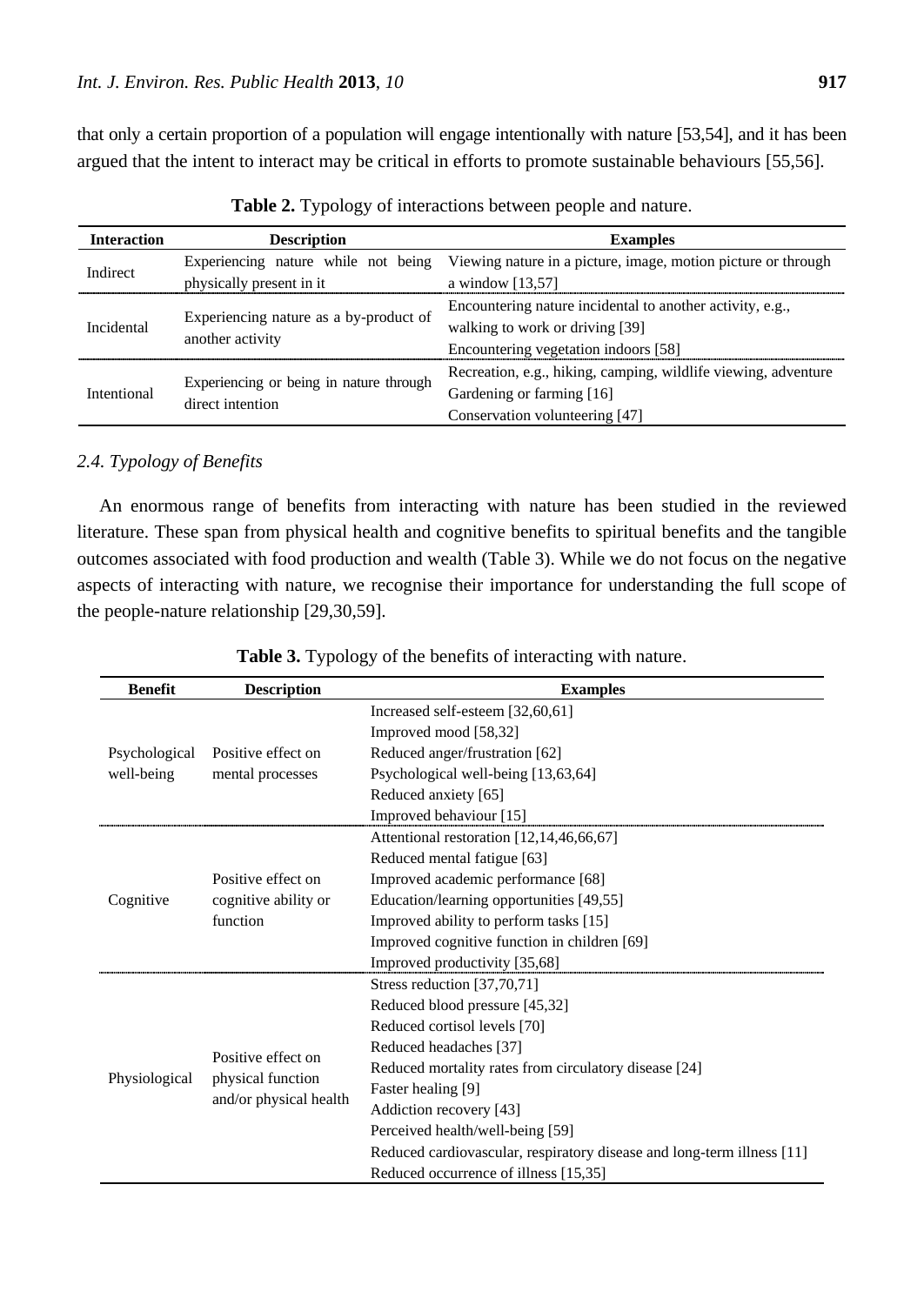| <b>Benefit</b> | <b>Description</b>                                                      | <b>Examples</b>                        |
|----------------|-------------------------------------------------------------------------|----------------------------------------|
| Social         |                                                                         | Facilitated social interaction [72,73] |
|                |                                                                         | Enables social empowerment [62,74]     |
|                | Positive social effect at an individual.<br>community or national scale | Reduced crime rates [25]               |
|                |                                                                         | Reduced violence [63]                  |
|                |                                                                         | Enables interracial interaction [16]   |
|                |                                                                         | Social cohesion [72]                   |
|                |                                                                         | Social support [72]                    |
| Spiritual      | Positive effect on individual religious                                 | Increased inspiration [42]             |
|                | pursuits or spiritual well being                                        | Increased spiritual well-being [41,47] |
| Tangible       | Material goods that an individual can                                   | Food supply [38]                       |
|                | accrue for wealth or possession                                         | Money $[50,75]$                        |

**Table 3.** *Cont.*

# **3. Results and Discussion**

#### *3.1. Geographical Bias*

The 57 studies were heavily biased toward high latitudes, in particular North America and Europe, with 79% of papers reporting results from these regions (Figure 1). Asia and Australasia were less well represented, and no studies were located in South America or Africa. This bias towards Western, developed nations may be affecting the intensity with which different types of benefits have been studied to date, in part because the distribution of biodiversity is strongly spatially structured, and because cultural and socio-economic differences between regions may influence responses to interactions with nature [30,31,76]. The bias away from heavily biodiverse tropical regions might also result in a heavy focus on the benefits and not the problems provided by nature (e.g., disease vectors, venomous animals).

**Figure** 1. Number of studies undertaken in each continent (n = 59). Where a study

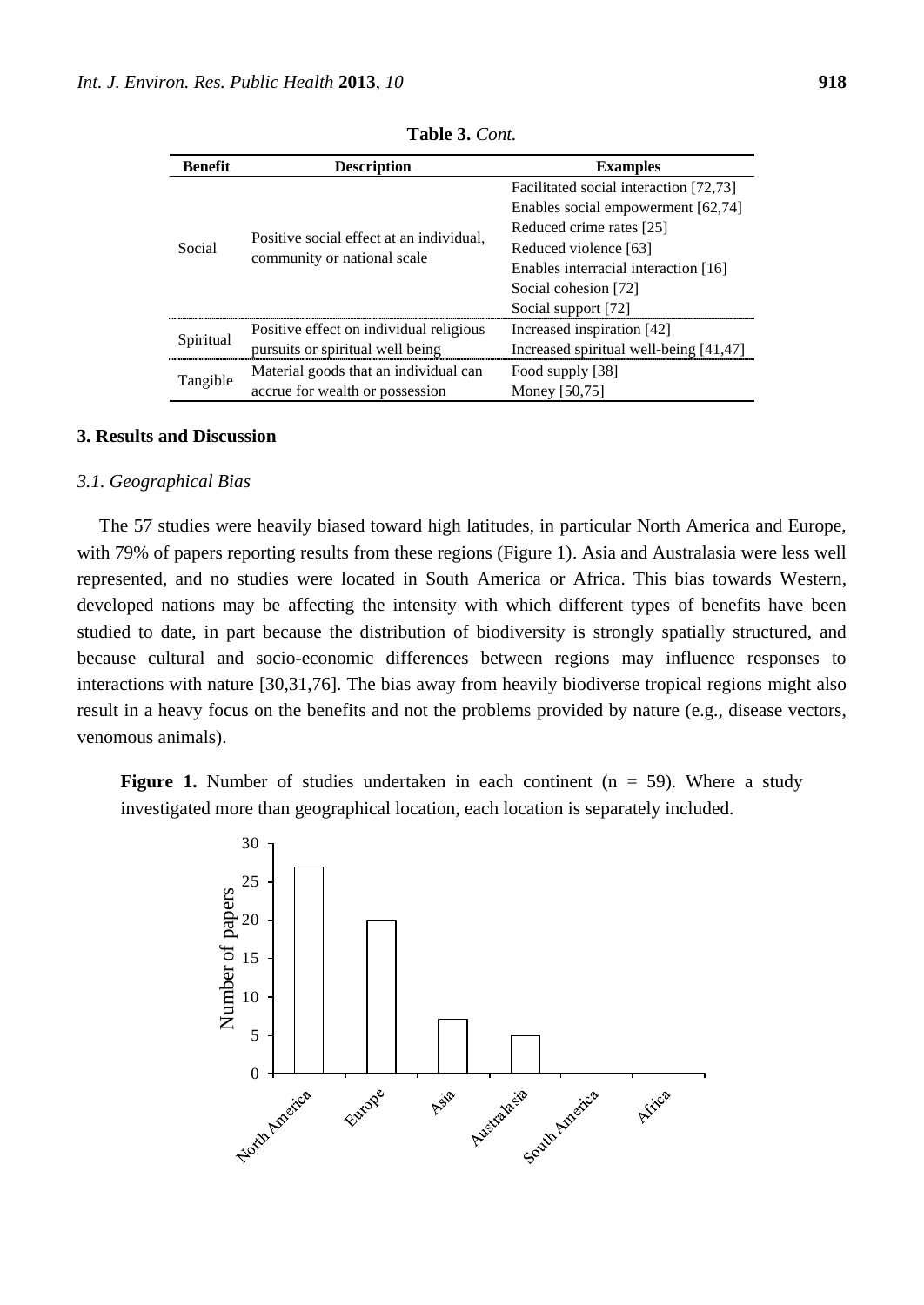#### *3.2. Disciplinary Representation in Nature-Interaction Benefits Research*

The reviewed studies were published in journals from a broad range of research disciplines (Figure 2). Social science was the most represented discipline; health and environmental sciences were much less heavily represented and only one of the reviewed studies was published from the biological sciences. This bias towards the social sciences and clear deficiency of input from the biological sciences may be constraining understanding of the beneficial interactions between people and nature. Without collaboration from biologists and ecologists, it will be difficult to evaluate the importance of biodiversity and ecological quality of natural environments as mechanisms behind these beneficial interactions.

**Figure 2.** Number of studies undertaken in each research discipline  $(n = 57)$ . The research discipline for each of the reviewed papers was defined using the classification system



*3.3. Strength of Evidence for the Benefits of Interacting with Nature*

The majority of studies (Figure 3) focused on psychological benefits, which can broadly be divided into psychological well-being benefits and those associated with cognitive performance. Interaction with nature can increase self-esteem and mood [32,38,62], reduce anger [63], and improve general psychological well-being with positive effects on emotions and behavior [13,64]. These interactions can also have positive effects on cognitive function such as academic performance [68] and the ability to perform mentally challenging tasks [15]. Additionally, this review suggests that interactions with nature may have physical health benefits such as stress reduction [35,70,71] or reduced mortality rates [24] as well as social, including facilitating social interaction [16,72] or reducing crime and violence in urban areas [25,63]. Only a small number of studies focused on spiritual or tangible benefits (Figure 3). We now turn to an evaluation of the strength of evidence supporting each of the major benefits of interacting with nature.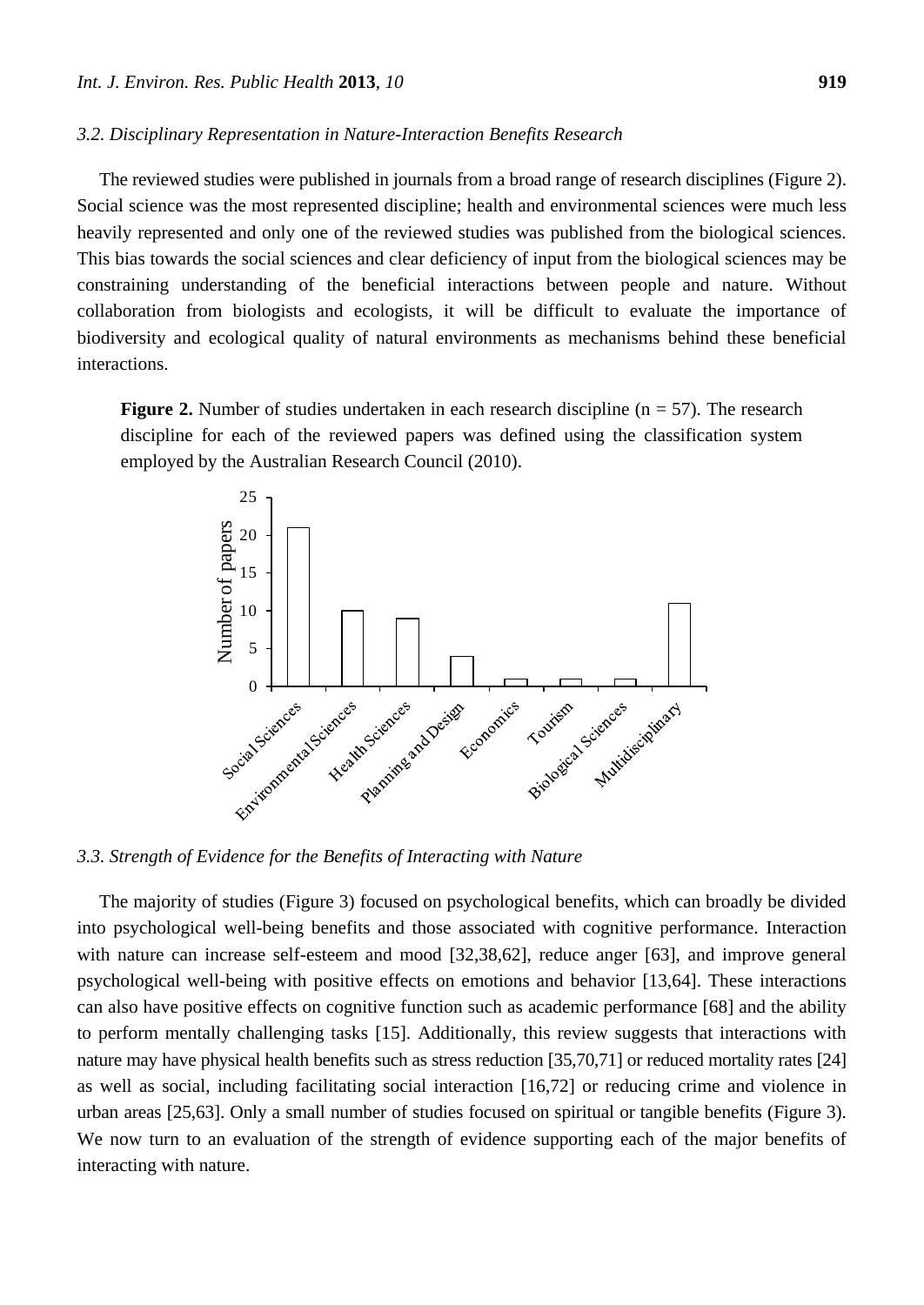**Figure 3.** Number of studies that have investigated each type of benefit ( $n = 82$ ). Where a



#### 3.3.1. Psychological Well-Being Benefits

Several of the reviewed studies have focused on psychological well-being effects arising from exercising in a natural environment. In a study investigating the effects of green exercise initiatives in the UK, Pretty *et al.* [77] found that participants' mood and self-esteem, as measured by self-report surveys, were significantly improved after exercise. The authors interpreted this as evidence that exercise in natural environments can improve psychological well-being, although a control treatment with exercise in a non-natural setting was not included, and so it is not clear whether the natural environment itself was contributing to the effect, or whether exercise alone is sufficient. However, in a separate but topically related study, Pretty *et al.* [32] compared the emotional responses of participants exposed to a sequence of natural and urban landscape images whilst running on a treadmill in a laboratory. Mood and self-esteem both improved with exposure to natural scenes, suggesting that exercise may deliver greater benefits when it occurs in the presence of nature.

Despite the results of these studies, several papers report little or no relationship between the setting in which exercise takes place and psychological well-being benefit. A study in Japan monitored emotional change after exercise in a laboratory and in the green space around a university campus [78]. Positive emotions were found to be significantly higher after exercise, regardless of the running environment [78]. In a related study comparing the effects of exercise in a park and an urban setting in Sweden, Bodin and Hartig [12] found that anxiety, depression and anger, measured using self-report questionnaires, were significantly reduced after running, but there was no significant difference between the running environments. Consequently, we cannot yet conclude definitively that a natural setting increases the psychological well-being benefits of exercise.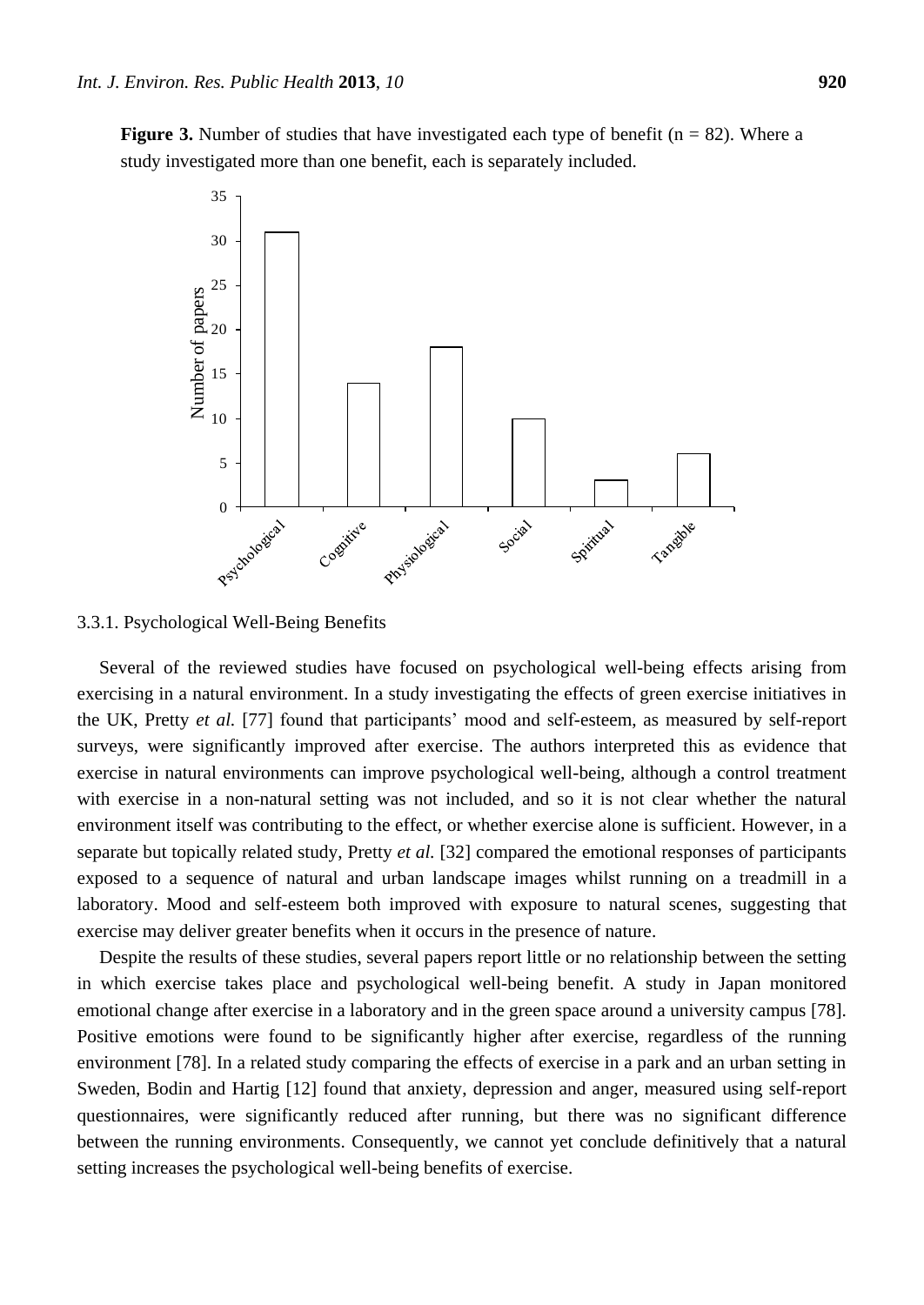Intentional interactions with nature such as gardening [64,70] and watching wildlife [41] also promote psychological well-being. Similarly, interacting with nature may have specific psychological well-being benefits for children. In a study on children's mental and social health, Maller [62] found that direct contact with nature, as facilitated by curriculum-based nature activities in schools, had a positive impact on self-esteem and mental-well-being. These studies rely primarily on data derived from the perceptions of parents and teachers; experimental research designs that that utilize objective assessments of the psychological well-being effects of interacting with nature on children in a series of controlled environments may be useful for further investigating these effects. Despite the limitations of the reviewed studies, it is clear that interacting with nature may deliver several positive psychological well-being benefits to children.

In addition, there is emerging evidence that childhood interactions with nature may influence attitudes towards nature in later life [79]. While this is not necessarily a benefit *per se*, there is much interest from a sustainability perspective in how attitudes and behaviours that are positive toward nature develop [56,80,81]. A nationwide survey of US adults currently living in urban areas found that growing up in natural environments, or participating in activities such as gardening, visiting parks and taking environmental classes during childhood had a strong influence on positive environmental attitudes in adult life [78]. This was an important study as it highlighted the potential for long-term effects of experiences with nature during childhood. Chawla [82] reviewed several studies in this area, noting that they are limited by survey response bias, sampling bias and the lack of adequate control groups. Long-term longitudinal studies of children living in both urban and natural settings are necessary to determine the importance of these interactions for triggering environmentally responsible behaviour in later life. These studies are of particular importance given that a majority of the human population is now living within urban areas [4,83], where opportunities for people to interact and bond with nature are greatly diminished. Children raised in nature-deficient areas may be deprived of these early interactions with nature and may therefore be less likely to appreciate and support conservation initiatives in adulthood [84]. There are several validated tools available for measuring nature appreciation, including the Connectedness to Nature Scale [85], the Nature Relatedness Scale [86] and the New Ecological Paradigm [87], and, as well as being used to track the development of nature appreciation, they can be used to test whether nature-oriented participants are more likely to derive benefits from interactions with nature than those with less prior affinity to nature.

#### 3.3.2. Cognitive Benefits

It has been hypothesised that natural environments are restorative, contributing to attentional recovery [88] and reducing mental fatigue. Kaplan [13] investigated the restorative benefits of the view from home by comparing window views in six low-rise apartment communities in Michigan (USA). Participants completed self-report questionnaires to measure satisfaction with their neighbourhood and well-being outcomes associated with attentional recovery and mental fatigue; participants also indicated the natural content of the view from their apartment windows. The study found that satisfaction and several well-being outcomes increased with the natural content in the view from home.

Natural environments vary in their complexity and species diversity and Han [67] found that natural environments also differ in their restorative potential. Importantly, this suggests that general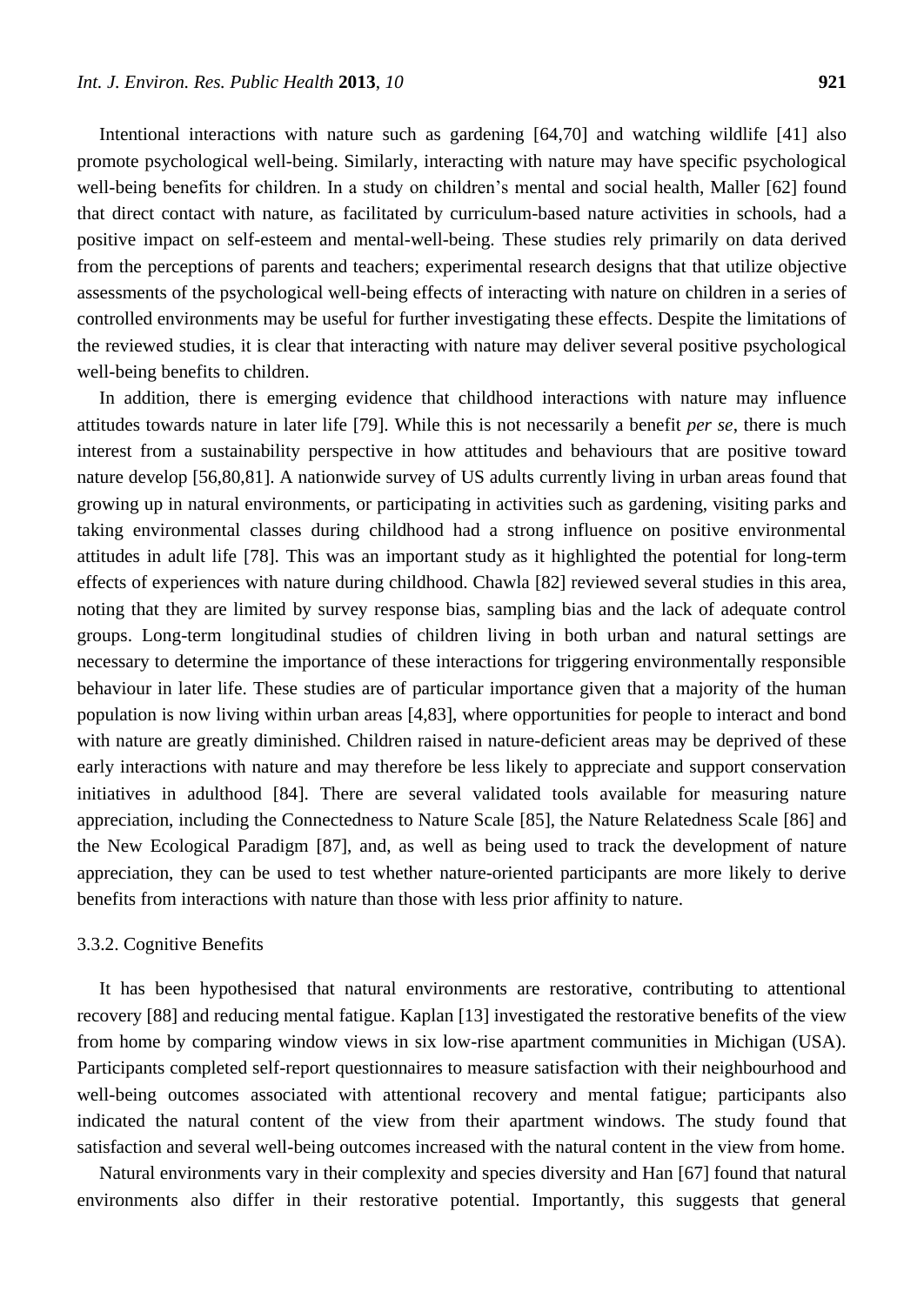ability to reflect (a dimension of Attention Restoration Theory), increased with plant species richness in the green spaces. This highlights the importance of considering biological diversity and complexity when investigating the benefits of interacting with nature; this study was the only reviewed paper published from the biological sciences discipline, and the only study that specifically investigated the benefits of interacting with biodiversity, as opposed to an often loosely defined "nature".

Urban environments can be very stimulating, requiring directed attention and negatively impacting cognitive function [88,89]. In urban areas, attention must be directed towards avoiding potential hazards and coping with noise and visual stimuli. This directed attention requires effort in order to inhibit or address these distractions and this can lead to mental fatigue, resulting in a lowered ability to concentrate and perform cognitive tasks [66]. There is good evidence to suggest that exposure to nature in urban and wilderness settings can improve cognitive function and performance [46,89].

Most studies of cognitive benefits used controlled experiments to measure cognitive performance. In a study of 38 students in Michigan (USA), Berman *et al.* [89] measured cognitive performance with a backwards digit span task, in which participants listen to a sequence of numbers and repeat them in reverse order. The results showed that cognitive performance was greater after students had walked through a tree lined arboretum when compared with a busy city street. The authors interpret this as evidence that the restorative properties of nature can improve cognitive function. Similarly, Hartig *et al.* [46] compared wilderness and non-wilderness vacations in southern California (USA) and found that proofreading, as a measure of cognitive performance, was significantly improved in the wilderness vacation participants for several weeks after the vacation, whereas the other two groups declined in proofreading performance over time. The authors conclude that a prolonged wilderness experience has restorative effects [46].

The restorative benefits of nature have also been studied by investigating preferences for different settings. In a survey of 140 Norwegian adults, Hartig *et al.* [90] found that natural environments were generally preferred settings for restorative experiences when compared with urban settings. In an earlier study, Herzog *et al.* [66] compared three settings ranging from urban to natural to investigate which might promote restoration. Participants were given two scenarios to accomplish either psychological recovery or reflection and were then shown a series of slides of natural, sport/entertainment and urban settings which they had to rank to determine the suitability of the location in achieving the scenario goal. Natural settings showed uniformly high restorative potential in comparison with less natural settings.

Studies have used self-report questionnaires and interviews with parents, guardians and teachers to gauge the effects of nature on children's psychological well-being [62,91]. A study of children diagnosed with Attention Deficit Disorder (ADD) in the US tested whether indirect interactions with nature, such as exposure to nature during play, were related to attentional function [91]. Parents and carers of 96 children with ADD completed a questionnaire about the child's attentional functioning after participating in leisure activities. Mean post-activity attentional functioning ratings were significantly higher for green outdoor activities as opposed to those in other settings, and the severity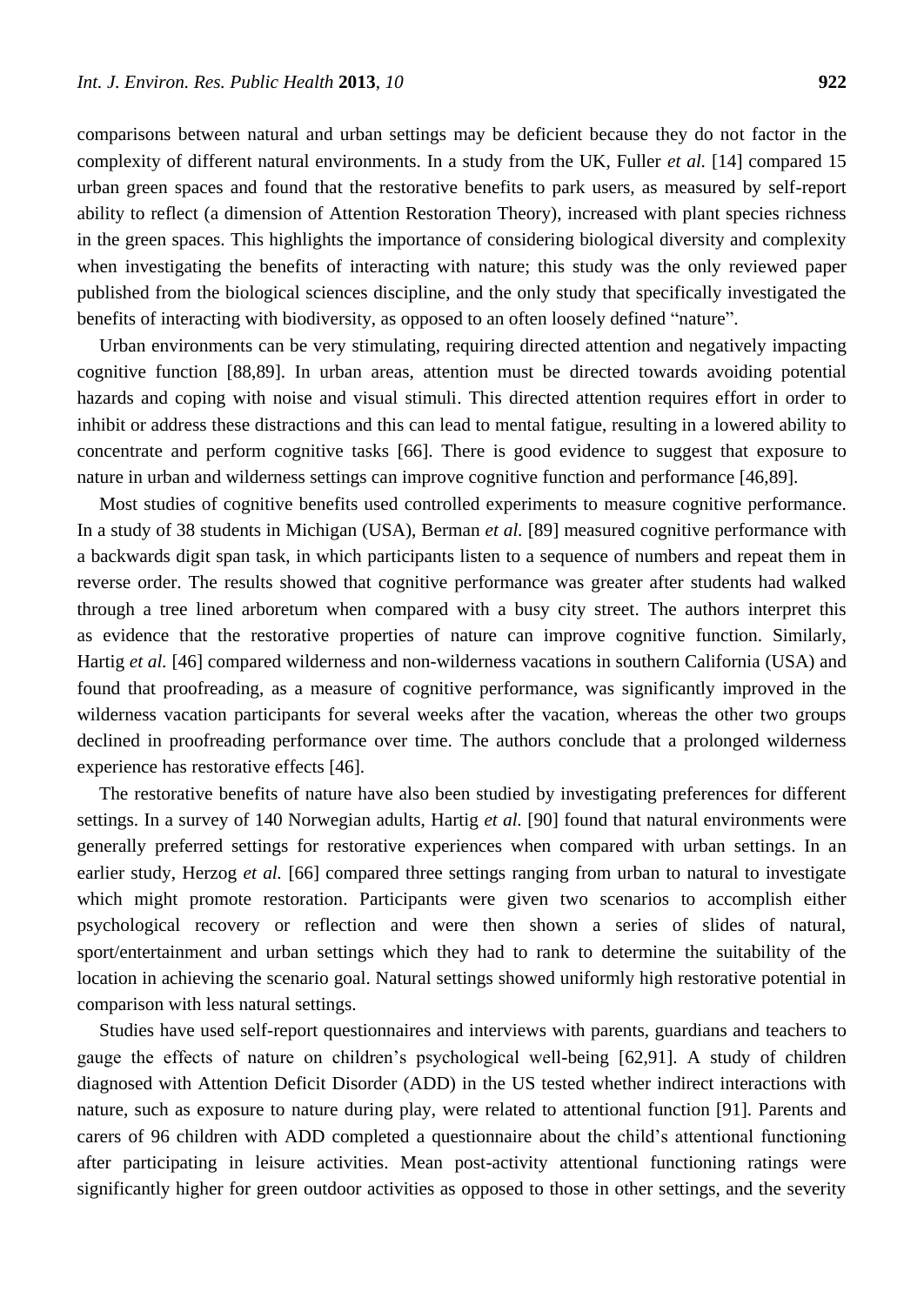of ADD symptoms was significantly lower after playing in natural areas outdoors. It is unclear whether these psychological benefits are specific to children with ADD or applicable generally to all children.

Three studies tested for the cognitive benefits of indirect interactions with nature such as viewing images [89] and incidental interactions such as encountering indoor foliage vegetation [58]. Berman *et al.* [89] found that the cognitive performance of students, as measured by three directed attention tasks, was significantly improved after viewing pictures of natural scenes rather than urban areas. A study in Japan found that indoor foliage vegetation had a similar beneficial effect on cognitive performance, but only for male participants [58]. The female participants showed higher task performance than the males, but the presence or configuration of indoor plants had no additional effect on their cognitive performance. However, a related study showed that cognitive performance declined with increased density of indoor plants [92]. It is possible that indoor environments may not require as high levels of directed attention in comparison with outdoor environments, thus the restorative influence of nature in indoor environments may have less impact on cognitive function. Further investigation in this area would be fruitful and future studies might usefully employ a randomised, controlled experimental design that accounts for variables such as gender, age, plant configurations, plant densities and species diversity.

Incidental interactions with nature may positively influence the cognitive function of children. A longitudinal study in the United States correlated measures of vegetation around the home with measures of cognitive function to investigate the effect of moving from substandard low-income housing to new single family homes on 17 children [69]. There was a significant improvement in cognitive performance when the children moved to new homes surrounded by vegetation and natural elements. The author interprets this as evidence that presence of nature around the home is important for cognitive function in children [69]. However, no experimental control group was included, and although other possible explanatory variables (e.g., changes in housing quality) were analysed, it is unclear whether the presence of surrounding vegetation is the key variable influencing children's cognitive performance, or what role other drivers such as the novelty of moving house or other features of the surrounding neighbourhood might play. Such multi-faceted analysis is of course difficult to achieve when one is relying on the goodwill of study participants.

In summary, the cognitive benefits of interacting with nature can be measured effectively using individual performance-based tests that are completed after interacting with nature in different settings. For this reason, objective and experimental research design has been employed by most studies investigating cognitive benefits. There is robust evidence to suggest that both intentional and indirect interactions with nature outdoors can improve cognitive function, although the evidence surrounding indoor interactions is more equivocal. Tightly controlled experiments are necessary to improve understanding in this area. As with psychological well-being benefits, much of the research into cognitive performance has made broad comparisons between green spaces and urban settings, and the specific effects of biodiversity on cognitive performance remain unknown.

#### 3.3.3. Physiological Benefits

Urban environments contain many potential stressors such as traffic, crime, dense crowds, and over-stimulation. There is evidence to suggest that interactions with nature may alleviate some of the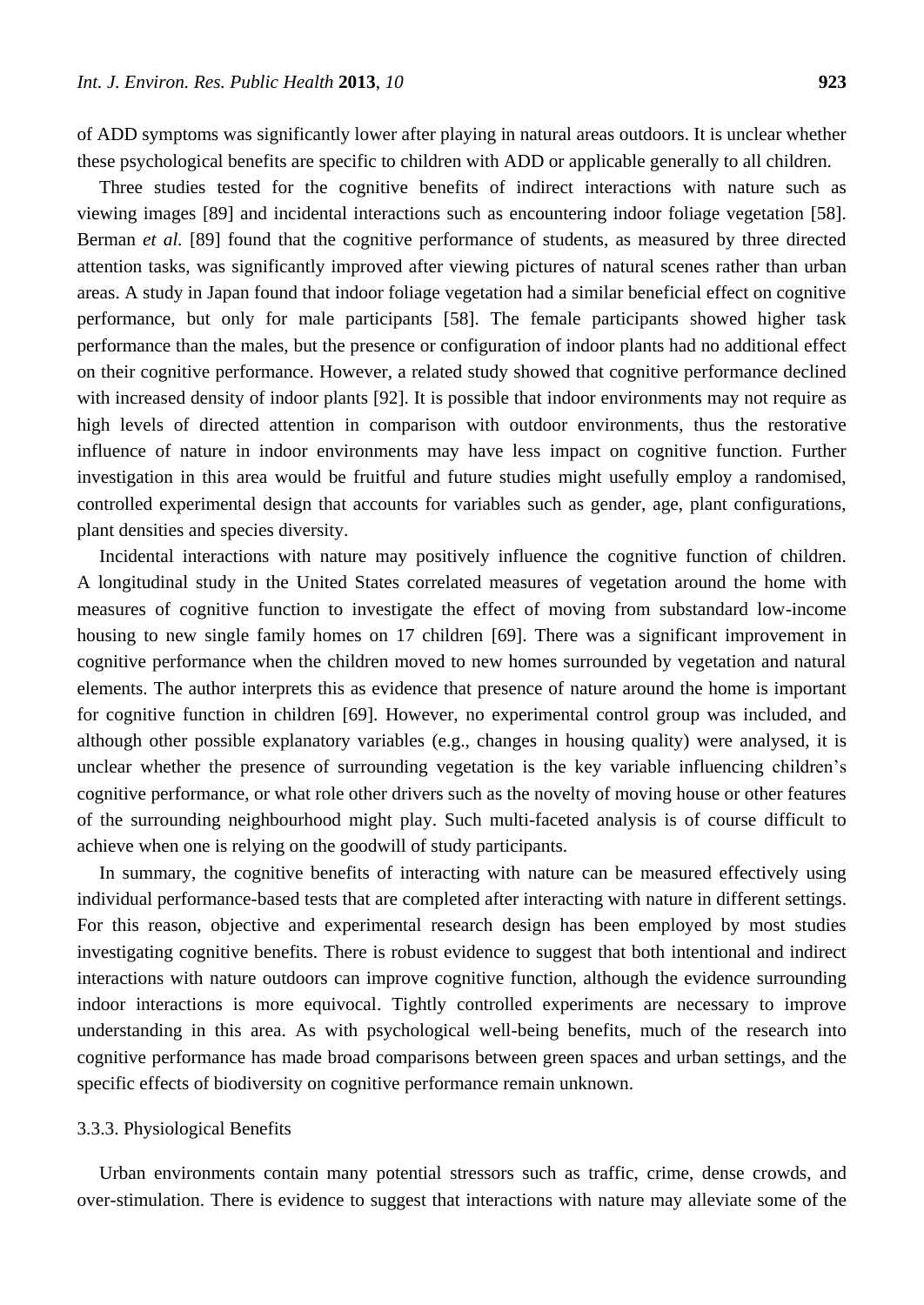negative physiological effects of such stressors. An experimental study in the Netherlands exposed participants to a stress-inducing activity and then measured cortisol levels following half an hour of either indoor reading or outdoor gardening [70]. While both activities led to decreases in cortisol levels, the decrease was significantly stronger for the gardeners, suggesting that gardening can relieve the physiological effects of stress [70]. However, because the control condition (indoor reading) is both passive and occurred in a non-natural setting, it is difficult to determine the relative contributions of the activity associated with gardening and the natural components of the environment in promoting stress reduction.

In an experimental study in China, Yamaguchi *et al.* [71] measured salivary amylase activity as a physiological indicator of stress in healthy males before and after exercise in both a forest and an urban environment. Enzyme activity was significantly reduced after exercise in forest environments and the authors conclude that the physiological effects of stress are reduced in forest environments. A related study in Switzerland found that a decrease in stress-induced headaches, as measured by self-report surveys, was significantly related to physical activity in parks [37]. Interestingly the effect was consistent for park and forest environments, despite the very different biological characteristics of those environments.

Indirect interaction with nature such as a window view or a picture of nature may also reduce the physiological effects of stress. A study in Taiwan used electromyography and electroencephalography to test participants' responses to photographs of office environments with different configurations of indoor plants and natural views [65]. Physiological condition improved when viewing a picture of an office with a view of nature and indoor plants, suggesting a reduction in the physiological effects of stress.

Other studies of physiological benefits have investigated the relationship between nature and healing. In a retrospective study of cholecystectomy patients in a hospital in Pennsylvania (USA), Ulrich [9] found that post-operative healing, as measured by length of hospital stay, took less time for patients in a hospital room with a window-view of nature in comparison with patients with a view of a brick wall. Patients with a view of trees also required fewer strong painkillers, received fewer negative evaluative comments from nurses and had fewer postsurgical complications. In another study, Bennett *et al.* [43] discovered that an outdoor therapeutic camping trip reduced the probability of patient relapse for recovering substance abusers.

Maas *et al.* [10] conducted a broad scale epidemiological study drawing together self-report perceived general health from 250,782 people in the Netherlands with national land cover data. Green space coverage within 1 km and 3 km of participants' homes was positively related to perceived health. A related study from the UK employed land use datasets and mortality data to examine the gender differences in relationships between urban green space and health outcomes [11]. Male cardiovascular and respiratory disease mortality rates decreased with increasing green space, with no significant relationship for women [11]. By contrast, in an unrelated study, Ulrich [44] found that the positive physiological responses of exposure to nature, as measured by heart rate and alpha amplitude while viewing images of nature, were significantly stronger for women. Gender is clearly a factor that should be carefully considered when designing research programs.

Studies on the effects of indoor plants in office environments have shown that their presence can improve health [68] and reduce the occurrence of illness [15,35]. For example, Fjeld *et al.* [68] assessed the effect of office foliage plants on symptoms of discomfort for 51 healthy office workers at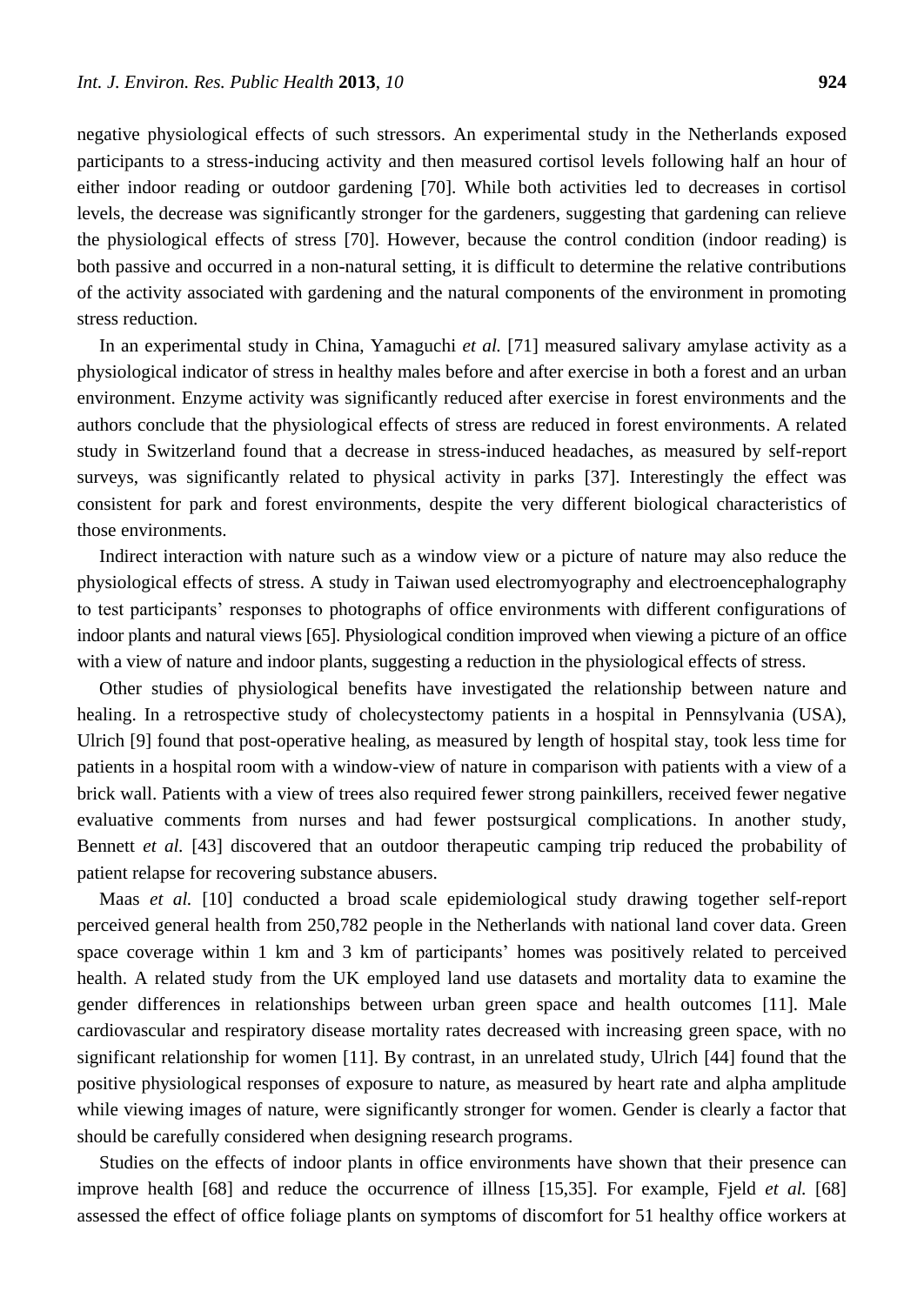a Norwegian oil company over a two-year period. Participants completed a survey with questions relating to physical symptoms such as itchiness and coughing. The results showed that the presence of plants in offices correlated with a reduction in dry skin, hoarse throat, coughing and fatigue, suggesting that the introduction of foliage plants into an indoor environment may reduce symptoms of physical discomfort and improve health. Related studies on the effects of indoor vegetation have found that the number and presence of indoor plants in an office [35] and a classroom [15] reduce the occurrence and frequency of time off through ill health.

Overall, research to date has identified a broad range of physiological benefits from interacting with nature. There seems to be a good balance between experimental and correlative studies, and most have utilised both self-report and objective data. Whilst the evidence for some of the identified benefits is fairly strong, confounding factors such as gender and age have not always been incorporated into the research design. Most studies of the physiological benefits of interacting with nature are descriptive, and there is little evidence suggesting how these benefits are delivered. Despite the use of a variety of different natural settings, little explicit consideration has been given to the importance of biodiversity itself (rather than simply "green") in delivering improved physical function or health.

# 3.3.4. Social Benefits

Some of the negative impacts of urbanisation include individual isolation, lack of social support, interracial conflict and increased incidence of crime and violence [93]. Our review suggests that provision and access to green space within urban areas may ameliorate or even reverse some of these social challenges and ultimately increase social cohesion [4,72]. Interactions with nature can facilitate social interaction in adults and children [62], foster social empowerment [62,74], enhance interracial interaction [16] and promote social cohesion and support [73]. There is a significant decrease in crime rates and violent behaviour in urban areas with surrounding green space or vegetation, in comparison with urban areas with limited greenery [25,63].

Much of the reviewed literature for this type of benefit focused on the role of group-oriented conservation projects (e.g., tree planting) and community gardens in delivering social capital benefits. A study based in rural Australia discovered that residents of a community who were involved with a land management group had a greater sense of community cohesion and were more willing to work toward improving their community than non-participating individuals [59]. This provides some indication that volunteering in conservation groups might increase social capital within the wider community, although evidence from studies of other forms of intentional nature engagement activities suggests caution in interpretation. For example, Kingsley *et al.* [72] found that participants described social support, connections and social networking as positive elements of participating in a community garden. Whilst this might indicate that community gardens encourage wider social cohesion and cooperation [72], the authors acknowledge that the evidence from the study does not demonstrate that the social benefits extended beyond the garden community. Similarly, Shinew *et al.* [16] found that inter-racial interaction among community gardeners in North America was enhanced in community garden settings but did not extend into the wider community.

Other studies have focused on the role of urban green space and vegetation in reducing violence and crime in urban areas. Studying 98 urban apartment buildings in the city of Chicago, Illinois (USA),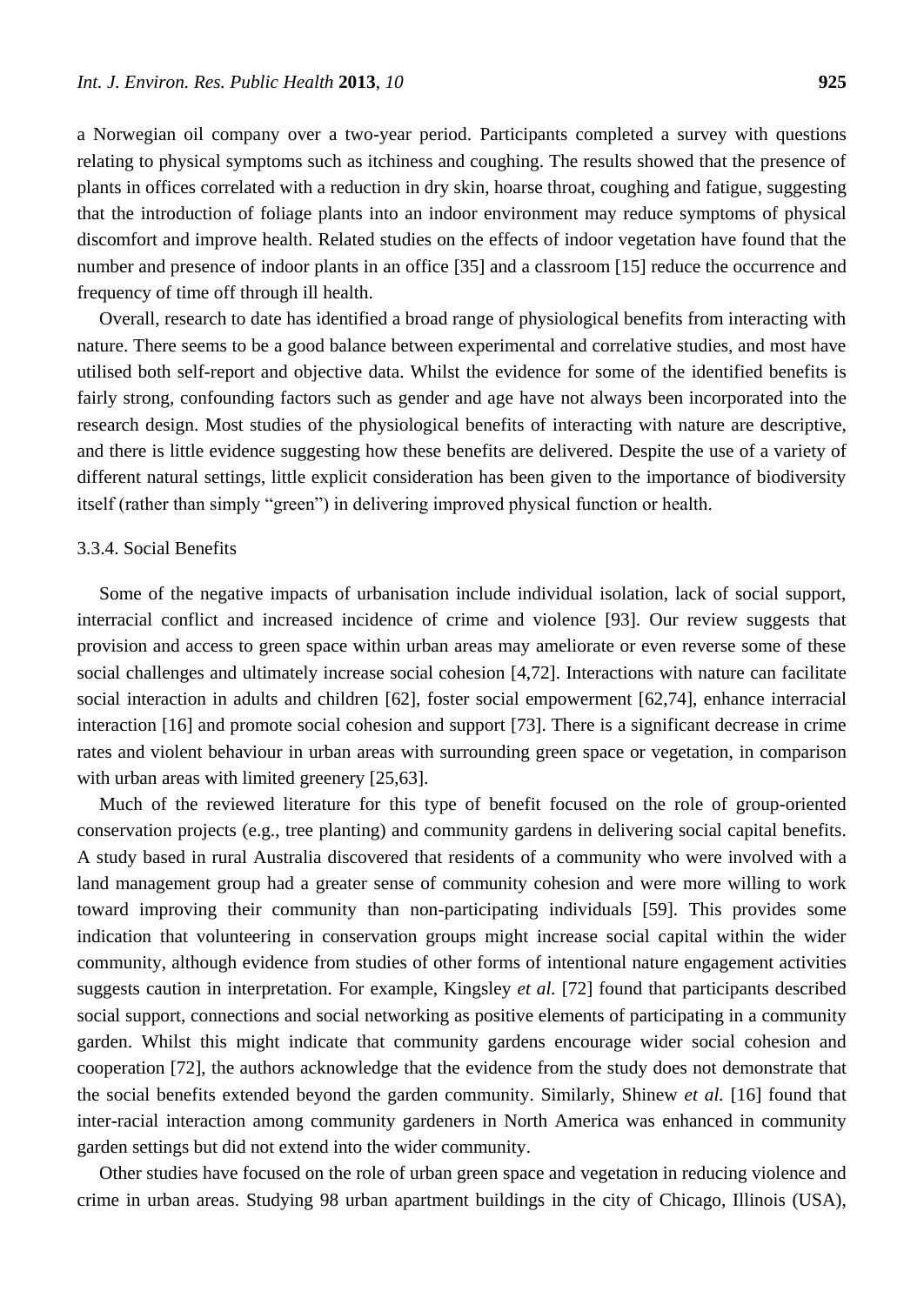Kuo and Sullivan [25] found that crime rates, as measured by police crime reports, were significantly lower in buildings surrounded by higher vegetation density. Inclusion of confounding variables in the analysis produced the same results; vegetation density remained a consistent predictor of crime rates. In a related study of public housing residents in Chicago, Kuo and Sullivan [63] found that occurrences of violence and aggression, as measured through self-reports from residents, were also significantly lower in buildings with higher densities of surrounding vegetation. This study also investigated potential mechanisms behind the identified relationship and found that aggression was correlated with attentional function and, specifically, mental fatigue. Thus, a potential pathway is that urban vegetation restores attentional function, which reduces the occurrence of violence and aggression in urban public housing, indirectly contributing social benefits to the broader community. This fascinating Chicago-based work has not—to our knowledge—been replicated in any other study system; it would be fruitful to discover whether these results generalise to other locations, not least because there are myriad social benefits that stem from reduced violence and crime in urban settings.

The potential social benefits of nature interactions have also been studied in other sectors of society. Maller [62] conducted interviews with school principals and teachers in Melbourne, Australia to determine the perceived social benefits for children participating in nature-based activities. The identified benefits included empowerment and social engagement [62]. Whilst suggestive of social benefits, the results are based on the perceptions of the educators; development of longitudinal studies that follow students over time would provide further useful insight into these potential benefits for children.

# 3.3.5. Spiritual Benefits

Research on the spiritual benefits of interacting with nature has been limited, with only three (5%) of the reviewed studies focusing specifically on these. Benefits included increased inspiration [42] and feelings of connectedness to a broader reality [47], both important for spiritual well-being [7]. It has been suggested that these types of benefits may also play an important role in positively influencing how people value natural environments [83] by inspiring a broader responsibility for the natural world [94].

Common elements among the multiple definitions of spiritual well-being include a sense of connectedness, a sense of purpose, a sense of awe and inspiration and faith in a larger reality [7,95,96]. These might or might not be connected to a specific religion *per se*; experiences of wilderness landscapes or specific natural features where the power of nature is apparent have been shown to invoke feelings of awe and inspiration. For example, a study of recreation programs in two separate wilderness areas in North America used on-site observations, journal analyses and interviews to examine wilderness experiences as a source of spiritual inspiration and well-being for women [42]. Participants reported on the expansiveness of landscapes and the power of nature as meaningful aspects of their wilderness experience. The authors interpreted this as evidence of spiritual inspiration and concluded that wilderness experiences are an opportunity for spiritual growth [42].

Viewing wildlife may invoke similar feelings of awe and inspiration, regardless of the environmental setting. In a study of tourists on two separate wildlife tours—in Spain and California—analysis of interviews and field journals revealed that viewing wildlife evoked a feeling of awe and wonder and created a temporal experience in which all concentration was focused on the moment [41].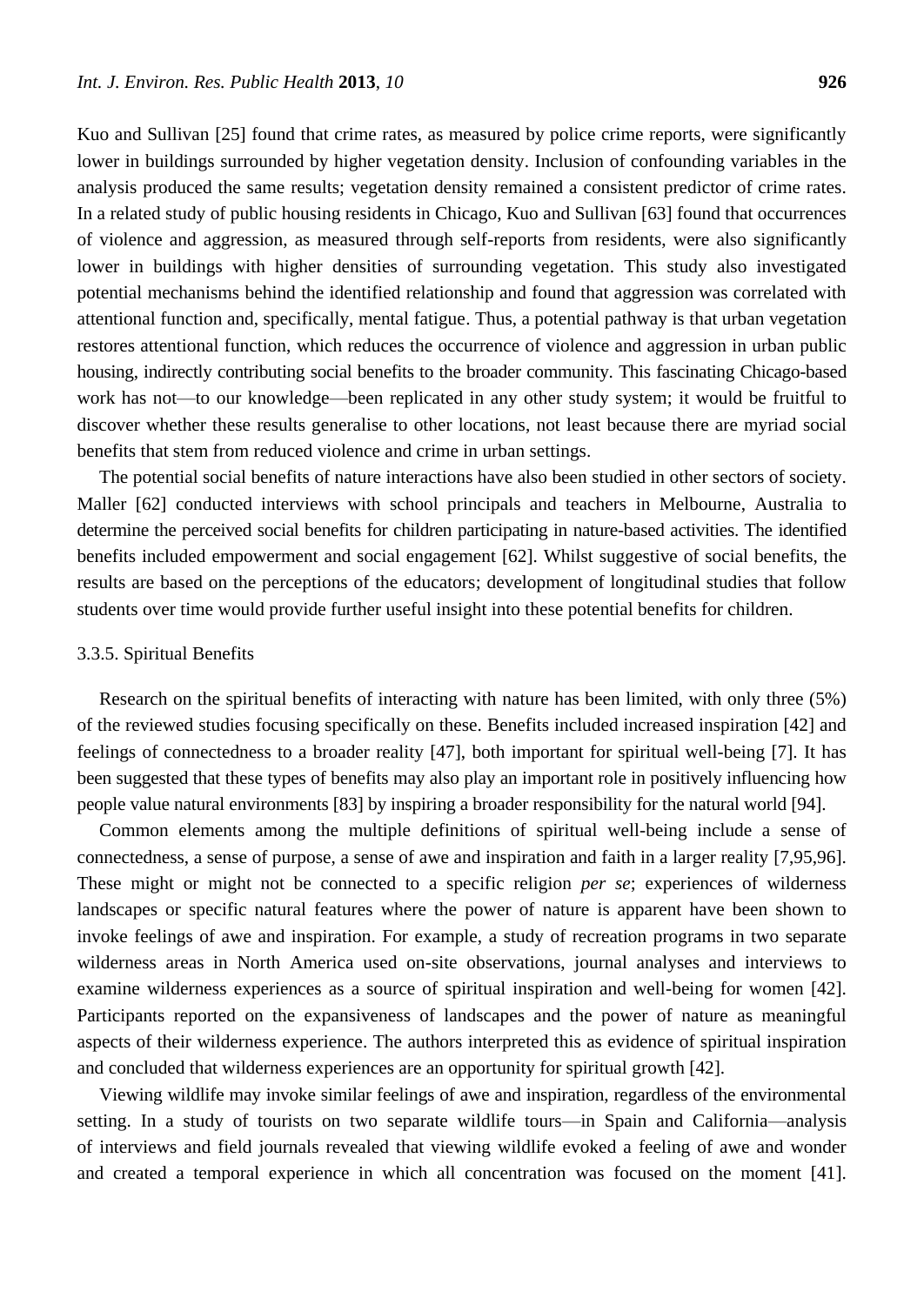This study suggests that wildlife-viewing events can promote a deep sense of well-being, leading to spiritual fulfillment.

One study investigated the occurrence of transcendent experiences in forest environments [47]. A transcendent experience is defined as one characterised by strong positive feelings of happiness and freedom, a sense of union with the universe or higher entity, absorption in the moment and a sense of timelessness [47]. This study, undertaken in Victoria, Australia, utilized a written questionnaire to prompt participants to recall a transcendent experience whilst in a forest environment. Participants included people who visit, live or work in forests. Two forms of transcendent experiences occurred in forests, one characterized by feelings of insignificance and the other by a sense of compatibility and familiarity. The authors interpret this as evidence of the spiritual value of forests [47].

Given the qualitative nature of the evidence, the lack of a single definition for spiritual well-being, small sample sizes and the limited number of studies, the evidence for spiritual benefits of nature experiences is not conclusive. There is a cultural bias towards Western society among the reviewed studies, despite the likelihood that the spiritual benefits of interacting with nature will vary significantly between cultures [76,97]. Also, the evidence for spiritual benefits is thus far largely limited to wilderness settings, which may have narrowed the range of benefits that have been studied. For example, feeding wildlife has been found to invoke a sense of belonging or connection to and, on a deeper level, a responsibility for the natural world [94]. In urban areas, where large natural areas are lacking, wildlife feeding may be an important mechanism for promoting spiritual well-being.

# 3.3.6. Tangible Benefits

Interactions with nature can also produce tangible benefits. While large-scale industries such as agriculture and mining exemplify broad scale interactions that obtain tangible benefits through resource extraction or production, this review specifically focuses on individual interactions. Examples of these from amongst the 57 reviewed studies include food production from private domestic gardens [38,55], the impact of access to local green spaces on house sale prices [98–100], and the value of access to natural areas ascertained via willingness to pay for the experience [40].

In an early study on the benefits of gardening, a survey of gardeners in Michigan (USA) revealed that tangible benefits such as food production were rated as more important for plot gardeners than community or home gardeners [38]. The study also discovered that across all these gardeners other benefits, such as the gardening experience and sustained interest, were rated as more important than the tangible benefits. These results hint that while food production may be a tangible benefit, it may not be the primary motivation for gardening. In a recent study specifically focused on motivators for gardening amongst gardeners in Ohio (USA), producing food and herbs was one of the identified motivators for gardening but not the primary one [55]. Some disadvantaged neighbourhoods in developing countries largely depend on subsistence gardening as a source of food and income [101], thus cultural, regional and socio-economic differences may influence the relative importance of deriving tangible benefits from interacting with nature through gardening.

The economic value of access to natural areas can be calculated using hedonic valuation techniques, which estimate the influence of the natural area on the market price of another good, such as a house [98]. Morancho [98] used this technique to explain house prices in Castellon, Spain. Environmental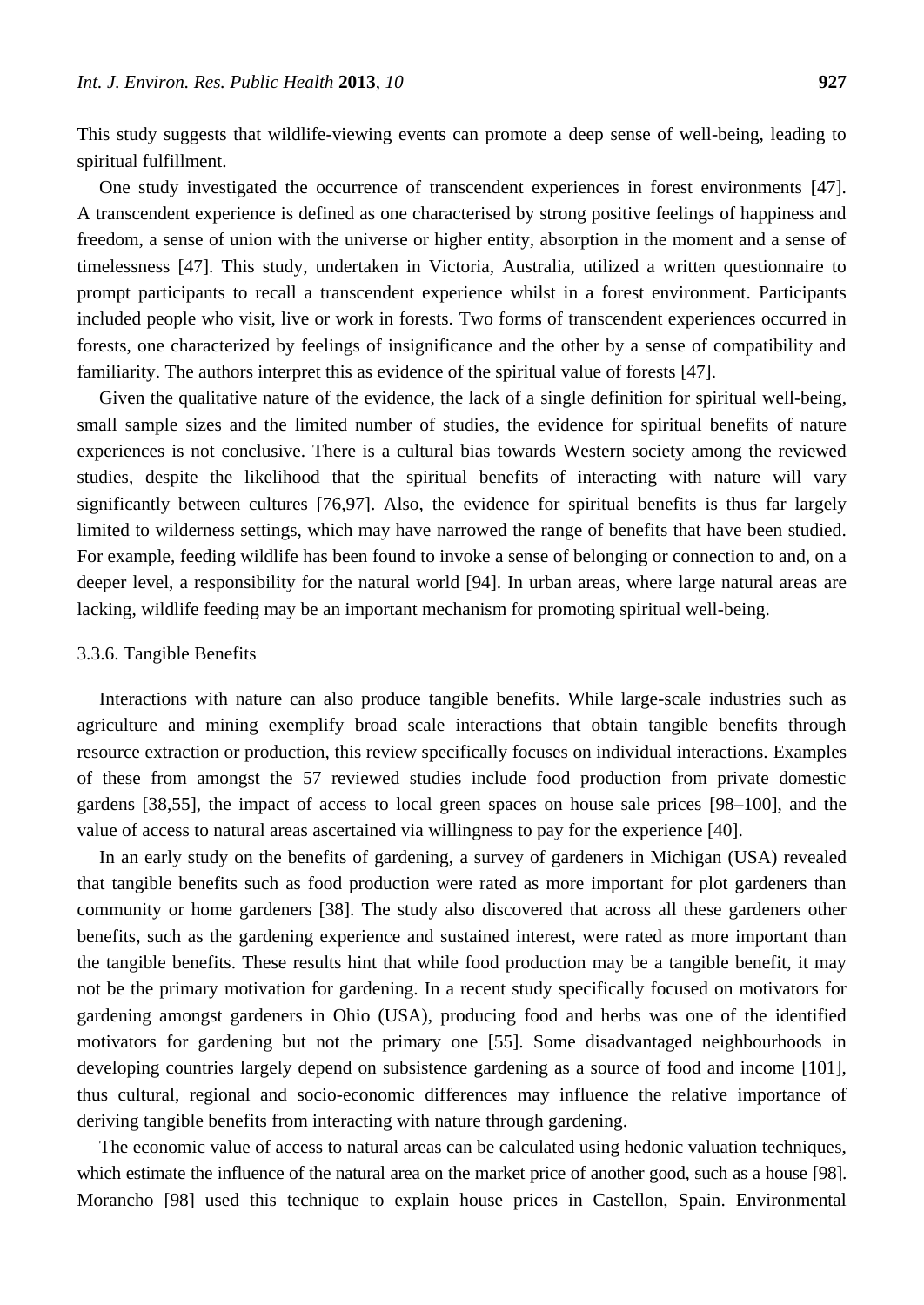variables included views of green space, distance from dwelling to nearest green space and the size of the nearest green space. Analyses revealed an inverse relationship between house prices and distance to nearest green space and that proximity is more important than size of the nearest green space [98].

Using the same hedonic technique, Bolitzer and Netusil [75] analysed sale price data for houses in Portland, Oregon (USA). Proximity to green space had a positive effect on home sale prices, but these effects were only significant for publicly accessible green spaces such as public parks or golf courses. While agreeing with Morancho's [98] findings, these results highlight that the type of urban green space can be important in addition to its proximity. This may be because people place value on green space they can access, suggesting that inaccessible private green space may be of less value than a publicly available park, although further research on this potential distinction would be fruitful. In a related study, Pearson *et al.* [50] used the hedonic pricing technique to estimate the impact of the headland section of Noosa National Park, Australia, on land values in areas surrounding the park. In contrast to the other studies [75,98], while views of the National park increased property value, proximity had no significant effect [50]. Moreover, working in Baltimore, Maryland (USA), Troy and Grove [99] identified a negative effect of proximity to green space in neighbourhoods where crime rates were above a certain threshold, suggesting that green space can be viewed as a liability in some situations.

The economic value of recreation in natural environments can also be estimated at an individual level. In a study of three public beaches in South Carolina (USA), Oh *et al.* [40] surveyed 925 non-resident visitors to public beaches and found that participants were willing to pay on average an extra \$6.60 per day for additional public beach access points in South Carolina. The identified willingness to pay an increased entry fee may be indicative of the economic value that people place on the benefits of visiting a beach.

### **4. Conclusions**

Our review has identified a typology of three categories of nature-interaction—indirect, incidental and intentional—as well as six key types of benefits that may be experienced from a variety of natural settings. All of the reviewed studies were undertaken in developed countries, mostly Western societies, and there is a clear bias in the literature with respect to cultural and socio-economic differences between geographic regions. It is thus difficult to determine which of the reported benefits of interacting with nature are universal, and which are culturally specific. While it has been hypothesized that humans have an instinctive connection with nature [3], this connection may manifest itself differently in different cultures owing to different value systems and attachments to natural areas. A mix of theoretical and empirical work may well be needed to further examine this important dimension of the benefits of interaction with nature.

The body of literature is broad and spans several disciplines although the majority has been conducted from within the social sciences. The noticeable lack of contribution from the environmental and biological sciences has meant that we know little about which specific ecological features of the environment might be important for delivering a beneficial response. The sophisticated tools available within ecology for measuring characteristics of the biological component of landscapes, such as species richness, vegetation structure and community composition, could provide fruitful insight into this issue. For example, what type of vegetation structure is needed, and how many species should be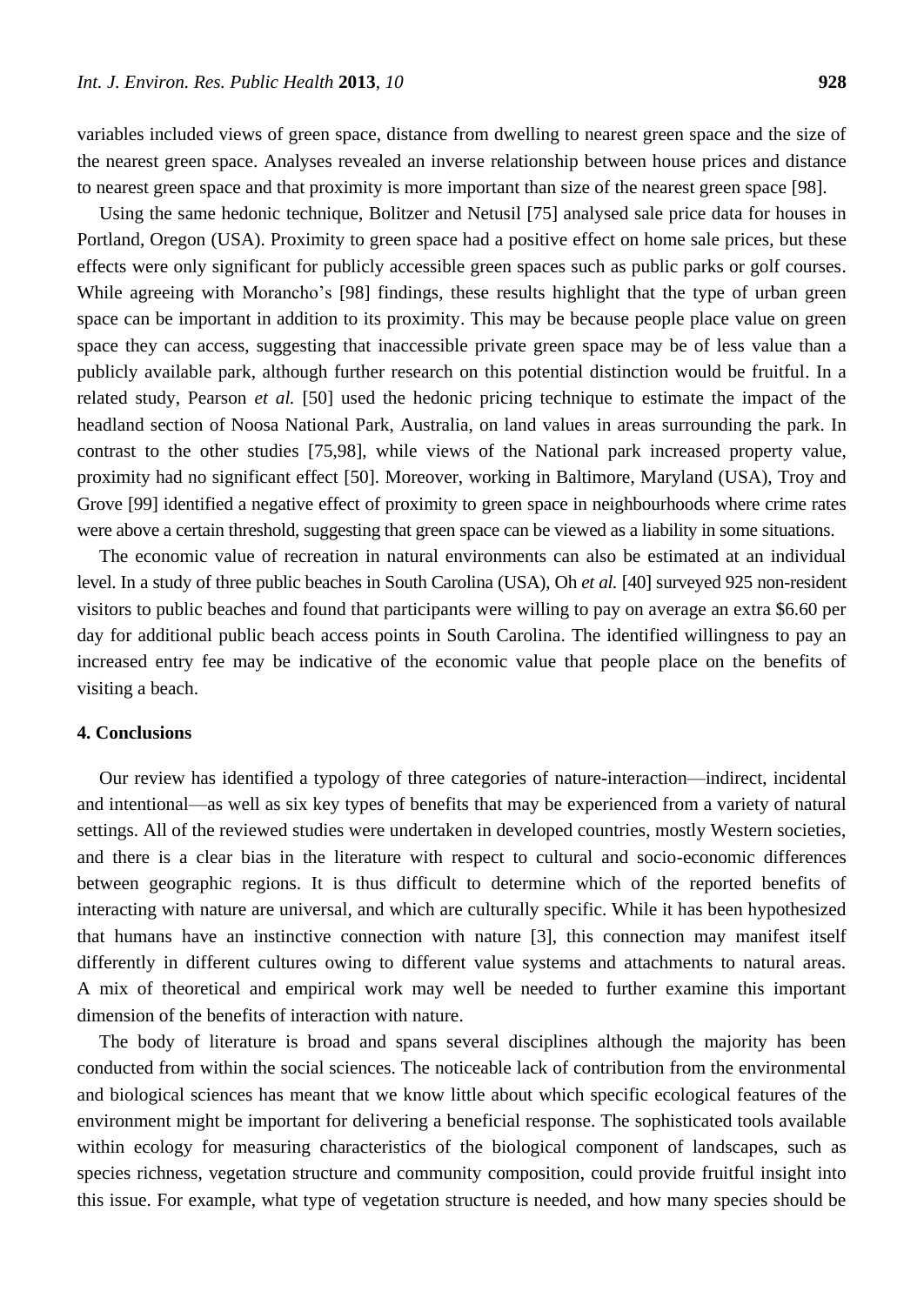planted to maximise the well-being value of an urban green space? To remedy this, we encourage further engagement by ecologists to investigate the extent to which the biological richness of a landscape, as opposed to an often loosely defined "nature", plays an important role in enhancing beneficial interactions.

Overall, there is good evidence to suggest that natural settings can have multiple beneficial effects. It was clear from the reviewed studies that some types of benefits have been much more heavily studied than others; psychological, cognitive and physiological benefits featured most prominently with fewer studies of social, spiritual and tangible benefits. Given the possible wider societal benefits from increased social cohesion [4] or the role that spiritual well-being might play in influencing the way people value nature [94], the latter benefits deserve considered attention in future research.

When drawing conclusions from the existing literature, this review suggests caution is appropriate. There were several general methodological limitations that recurred throughout the body of reviewed literature. Firstly, much of the evidence has been derived from self-report questionnaires, particularly in the studies focused on psychological and social benefits. Secondly, sampling bias may have influenced results in some cases, especially for studies that recruited participants *in situ*. Thirdly, the reviewed studies were generally conducted over relatively short time frames leaving our understanding of the long-term benefits of interacting with nature unstudied. Lastly, many experimental studies did not include an appropriate control group therefore confounding variables such as age, gender and personal values may have influenced the results.

The summative insight across these studies provides important indication of the potential range of benefits yet there remains the possibility that some or many of the widely accepted benefits of interacting with nature are actually not causally related to nature itself. For example, while the psychological benefits associated with exercising in natural areas have received considerable focus, there is limited evidence to suggest that these interactions have positive psychological and physiological effects. It is clear, though, that whilst exercising in natural environments may not deliver psychological and physiological benefits, natural areas may be important for facilitating exercise, particularly in urban areas. Similarly, there is strong evidence to suggest that natural settings, such as community gardens, can be important for facilitating social contact, though it is unclear whether collaborative activities in these natural settings can actually increase social capital in the wider community.

Interactions with nature can positively influence behaviour, academic performance and social skills in children [62,69], something that could be reflected in school curricula (e.g., environmental experience components) and could have broader benefits, such as reducing bullying in schools. Much of the evidence is based on self-reported perceptions of parents and guardians, and the majority of these studies have been undertaken over relatively short timeframes. For example, while childhood interactions with nature may influence attitudes towards the environment in later life [79], which could have positive implications for future conservation efforts, longitudinal studies will be necessary to more fully evaluate the development of environmental values and behaviours from childhood.

Understanding the benefits of interacting with nature is also important from a sustainability perspective. Unsustainable exploitation of natural resources has resulted in the loss and degradation of species and ecosystems worldwide [102]. The natural systems that have sustained human livelihoods throughout history have been severely impacted, consequently human quality of life has been inadvertently threatened. The solutions to the current biodiversity crisis are complex and will depend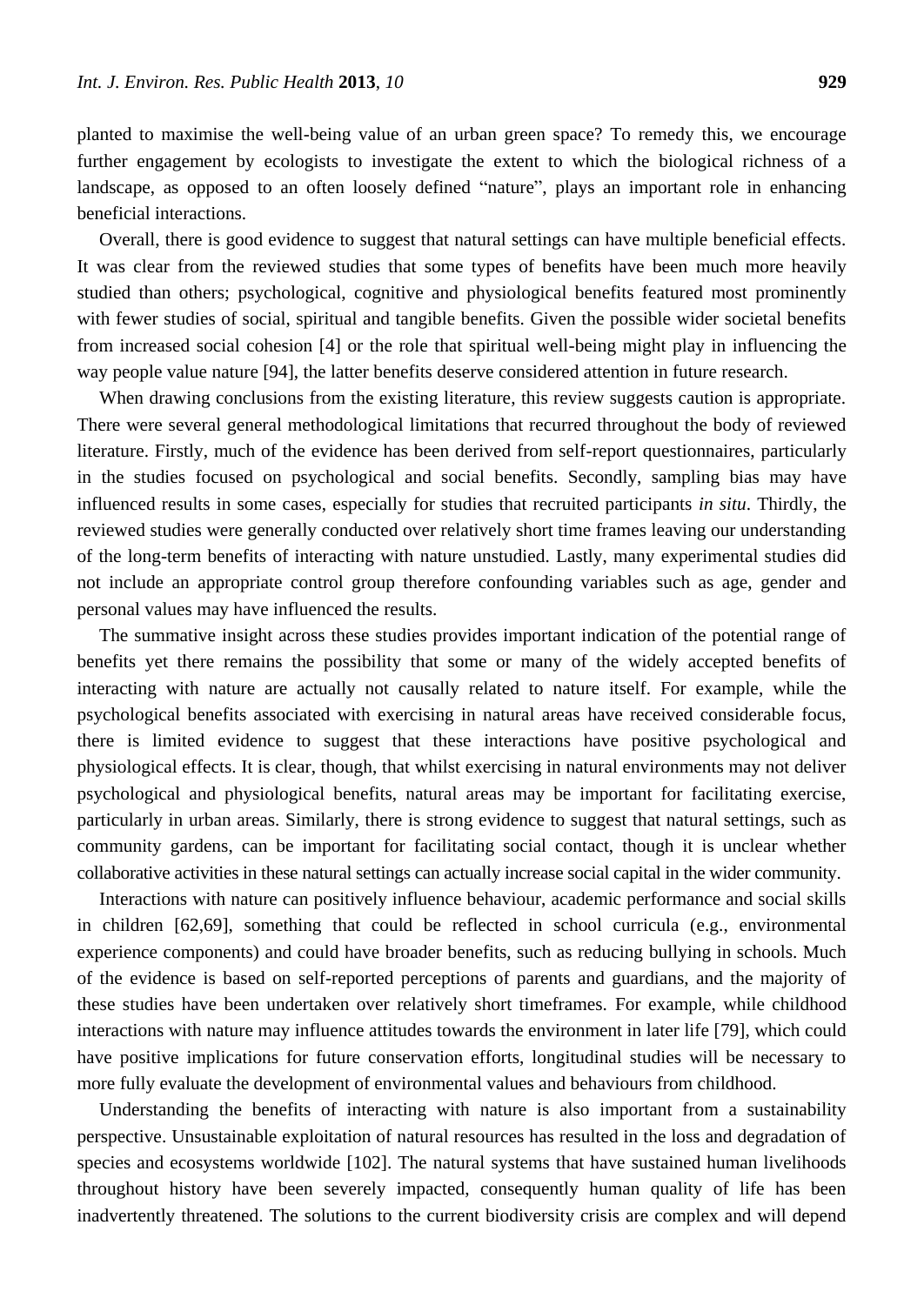on broad-scale conservation efforts, effective landscape management and innovative urban planning. Strong public support will be necessary to encourage governments to implement effective conservation policies [102], and positive interactions with nature might be important for influencing an individual's sympathy for conservation goals [83]. However, opportunities for these interactions are being reduced as urbanisation increases and the majority of the human population now resides in urban areas [83,103]. Therefore, protecting and enhancing biodiversity in these urban areas could be critical for achieving conservation objectives and maintaining human quality of life during this period of major global change.

Overall, this literature review has documented a broad range of the benefits of interacting with nature. It has been shown that interactions with nature can deliver a range of psychological well-being, cognitive, physiological, social, tangible and spiritual benefits and that access to green space and natural areas is important for facilitating activities that are beneficial for human well-being. However, because the evidence is mostly descriptive, little is known about the mechanisms that are important for delivering these benefits and so key questions still remain. What characteristics of natural settings (e.g., biodiversity, level of disturbance, proximity, accessibility) are important for triggering a beneficial interaction? How do these characteristics vary in importance between different cultures, geographic regions and socio-economic groups? These are important directions for future research if we are to make effective, informed decisions regarding the best ways to maximise opportunities for people to interact with nature in a rapidly urbanising world.

# **Acknowledgements**

This work was funded by Australian Research Council Discovery Grant DP120102857 and an Australian Research Council Future Fellowship to R.A.F. We thank Danielle Shanahan, Jasmine Lee, Robert Bush, Julie Dean and Jessica Sushinsky for comment and discussion.

#### **References**

- 1. Fuller, R.A.; Irvine, K.N. Interactions between People and Nature in Urban Environments. In *Urban Ecology*; Gaston, K.J., Ed.; Cambridge University Press: Cambridge, UK, 2010; pp. 134–171.
- 2. Irvine, K.N.; Fuller, R.A.; Devine-Wright, P.; Payne, S.; Tratalos, J.; Warren, P.; Lomas, K.J.; Gaston, K.J. Ecological and Psychological Value of Urban Green Space. In *Dimensions of the Sustainable City*; Jenks, J., Jones, C., Eds; Springer: Dordrecht, The Netherlands, 2010; pp. 215–237.
- 3. Wilson, E.O. *Biophilia*; Harvard University Press: Cambridge, MA, USA, 1984.
- 4. Aldous, D.E. Social, environmental, economic, and health benefits of green spaces. *Acta Hort.* **2007**, *762*, 171–184.
- 5. Thoreau, H.D. *Walden*; Ticknor and Fields: Boston, MA, USA, 1854.
- 6. Bowler, D.E.; Buyung-Ali, L.M.; Knight, T.M.; Pullin, A.S. A systematic review of evidence for the added benefits to health of exposure to natural environments. *BMC Public Health* **2010**, *10*, 456, doi: 10.1186/1471-2458-10-456.
- 7. Irvine, K.N.; Warber, S.L. Greening Healthcare: Practicing as if the natural environment really mattered. *Altern. Ther. Health Med.* **2002**, *8*, 76–83.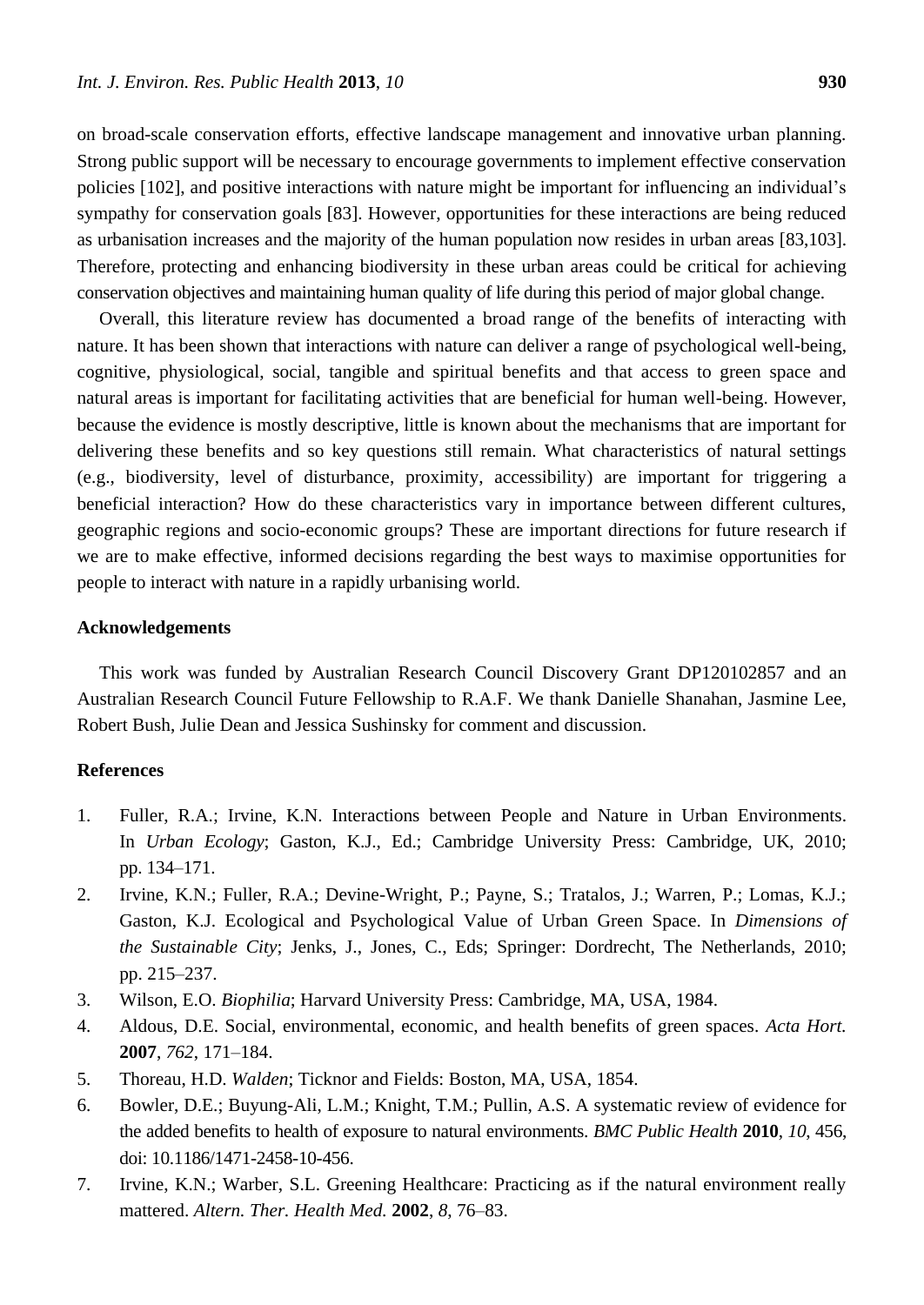- 8. Pretty, J. How nature contributes to mental and physical health. *Spirit. Health Int.* **2004**, *5*, 68–78.
- 9. Ulrich, R.S. View through a window may influence recovery from surgery. *Science* **1984**, *224*, 420–421.
- 10. Maas, J.; Verheij, R.A.; Groenewegen, P.P.; de Vries, S.; Spreeuwenberg, P. Green space, urbanity, and health: How strong is the relation? *J. Epidemiol. Community Health* **2006**, *60*, 587–592.
- 11. Richardson, E.A.; Mitchell, R. Gender differences in relationships between urban green space and health in the United Kingdom. *Soc. Sci. Med.* **2010**, *71*, 568–575.
- 12. Bodin, M.; Hartig, T. Does the outdoor environment matter for psychological restoration gained through running? *Psychol. Sport Exerc.* **2001** *4*, 141–153.
- 13. Kaplan, R. The nature of the view from home: Psychological benefits. *Environ. Behav.* **2001**, *33*, 507–542.
- 14. Fuller, R.A.; Irvine, K.N.; Devine-Wright, P.; Warren, P.H.; Gaston, K.J. Psychological benefits of greenspace increase with biodiversity. *Biol. Lett.* **2007**, *3*, 390–394.
- 15. Han, K. Influence of limitedly visible leafy indoor plants on the psychology, behaviour, and health of students at a junior high school in Taiwan. *Environ. Behav.* **2009**, *41*, 658–692.
- 16. Shinew, K.J.; Glover, T.D.; Parry, D.C. Leisure spaces as potential sites for interracial interaction: Community gardens in urban areas. *J. Leisure Res.* **2004**, *36*, 336–355.
- 17. Shin, W.S.; Yeoun, P.S.; Yoo, R.W.; Shin, C.S. Forest experience and psychological health benefits. *Environ. Health Prev. Med.* **2010**, *15*, 38–47.
- 18. Hansem-Ketchum, P.; Marck, P.; Reutter, L. Engaging with nature to promote health: New directions for nursing research. *J. Adv. Nurs.* **2009**, *65*, 1527–1538.
- 19. Maller, C.; Townsend, M.; Pryor, A.; Brown, P.; St Leger, L. Healthy nature healthy people: "Contact with nature" as an upstream health promotion intervention for populations. *Health Promot. Int.* **2006**, *21*, 45–54.
- 20. Frumkin, H. Healthy places: Exploring the evidence. *Amer. J. Public Health* **2003**, *93*, 1451–1456.
- 21. Barker, S.B.; Wolen, A.R. The benefits of human-companion animal interaction: A review. *J. Vet. Med. Educ.* **2008**, *35*, 487–495.
- 22. Bringslimark, T.; Hartig, T.; Patil, G.G. The psychological benefits of indoor plants: A critical review of the experimental literature. *J. Environ. Psychol.* **2009**, *29*, 422–433.
- 23. Brown, C.; Grant, M. Biodiversity and human health: What role for nature in healthy urban planning? *Built Environ.* **2005**, *31*, 326–338.
- 24. Mitchell, R.; Popham, F. Effect of exposure to natural environment on health inequalities: An observational population study. *Lancet* **2008**, *372*, 1655–1660.
- 25. Kuo, F.E.; Sullivan, W.C. Environment and crime in the inner city: Does vegetation reduce crime. *Environ. Behav.* **2001**, *33*, 343–367.
- 26. Fischer, A.G. Latitudinal variations in organic diversity. *Evolution* **1960**, *14*, 64–81.
- 27. Boakes, E.H.; Mace, G.M.; McGowan, P.J.K.; Fuller, R.A. Extreme contagion in global habitat clearance. *Proc. Roy. Soc. B Biol. Sci.* **2010**, *277*, 1081–1085.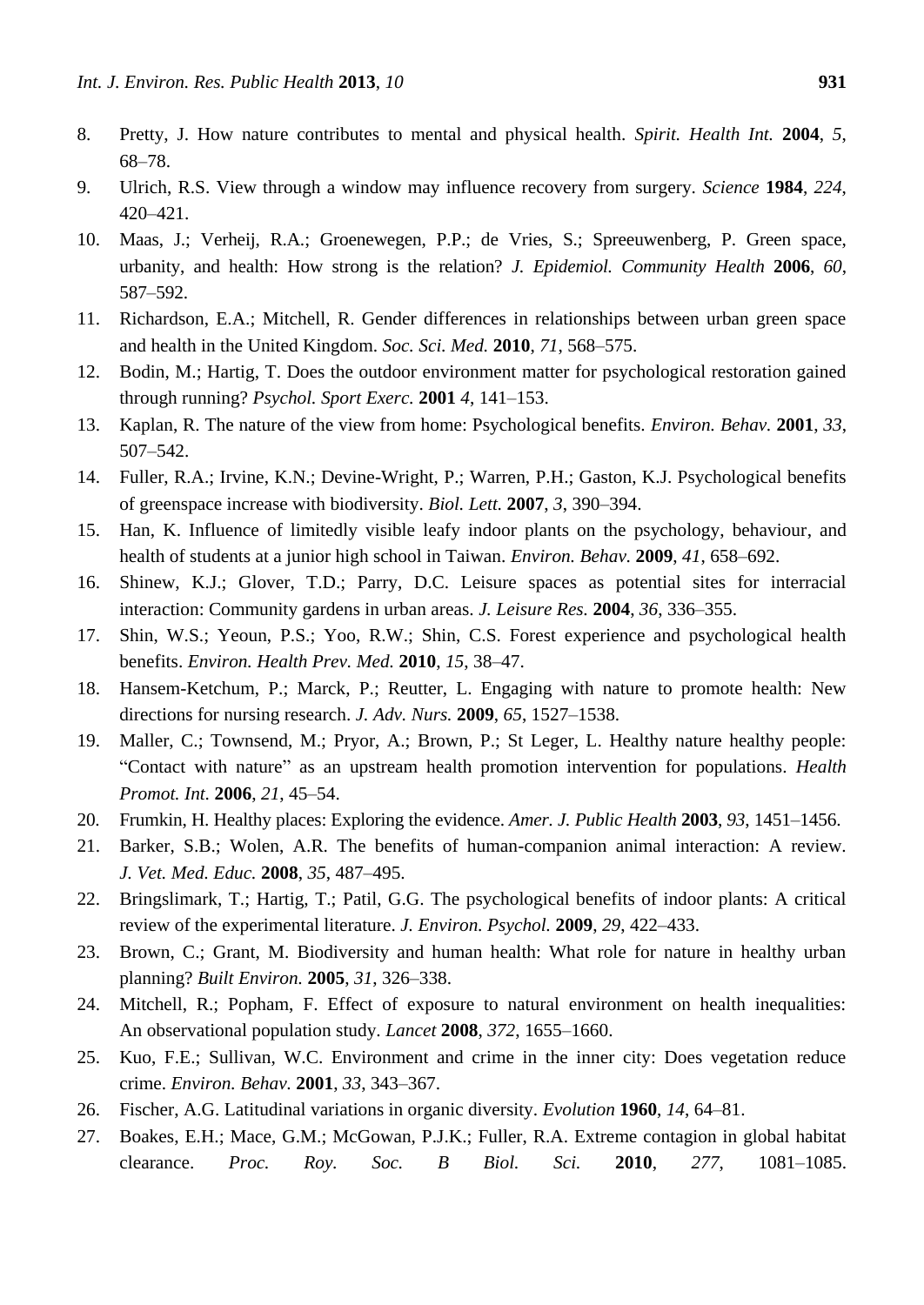- 28. Kasturiratne, A.; Wickremasinghe, A.R.; de Silva, N.; Gunawardena, N.K.; Pathmeswaran, A.; Premaratna, R.; Savioli, L.; Lalloo, D.G., de Silva, H.J. The global burden of snakebite: A literature analysis and modelling based on regional estimates of envenoming and deaths. *PLoS Med.* **2008**, *5*, e218, doi: 10.1371/journal.pmed.0050218.
- 29. Grace, D.; Mutua, F.; Ochungo, P.; Kruska, R.; Jones, K.; Brierley, L.; Lapar, L.; Said, M.; Herrero, M.; Phuc, P.M.; Thao, N.B.; Akuku, I.; Ogutu, F. *Mapping of Poverty and Likely Zoonoses Hotspots. Zoonoses Project 4. Report to the UK Department for International Development*; International Livestock Research Institute: Nairobi, Kenya, 2012.
- 30. Teel, T.L.; Manfredo, M.J.; Stinchfield, H.M. The need and theoretical basis for exploring wildlife value orientations cross-culturally. *Hum. Dimens. Wildl.* **2007**, *12*, 297–305.
- 31. Warber, S.L.; Irvine, K.N. Relationship between People and Plants. In *Natural Products from Plants*, 2nd ed.; Cseke, L.J., Kirakosyan, A., Kaufman, P., Warber, S., Duke, J.A., Brielmann, H., Eds.; CRC Press/Taylor and Francis Group, LLC: Boca Raton, FL, USA, 2006; pp. 535–546.
- 32. Pretty, J.; Peacock, J.; Sellens, M.; Griffin, M. The mental and physical health outcomes of green exercise. *Int. J. Environ. Health Res.* **2005**, *15*, 319–337.
- 33. Irvine, K.N.; Warber, S.L.; Devine-Wright, P.; Gaston, K.J. Understanding urban green space as a health resource: A qualitative comparison of visit motivation and derived effects among park users in Sheffield, UK. *Int. J. Environ. Res. Public Health* **2013**, *10*, 417–442.
- 34. Pimentel, D.; Wilson, C.; McCullum, C.; Huang, R.; Dwen, P.; Flack, J.; Tran, Q.; Saltman, T.; Cliff, B. Economic and environmental benefits of biodiversity. *BioScience* **1997**, *47*, 747–757.
- 35. Bringslimark, T.; Hartig, T.; Patil, G.G. Psychological benefits of indoor plants in workplaces: Putting experimental results into context. *HortScience* **2007**, *42*, 581–587.
- 36. Dijkstra, K.; Pieterse, M.E.; Pruyn, A. Stress-reducing effects of indoor plants in the built healthcare environment: The mediating role of perceived attractiveness. *Prev. Med.* **2008**, *47*, 279–283.
- 37. Hansmann, R.; Hug, S.; Seeland, K. Restoration and stress relief through physical activities in forests and parks. *Urban Forestry Urban Greening* **2007**, *6*, 213–225.
- 38. Kaplan, R. Some psychological benefits of gardening. *Environ. Behav.* **1973**, *5*, 145–162.
- 39. Cackowski, J.M.; Nasar, J.L. The restorative effects of roadside vegetation: Implications for automobile driver anger and frustration. *Environ. Behav.* **2003**, *35*, 736–751.
- 40. Oh, C.; Dixon, A.W.; Mjelde, J.W.; Draper, J. Valuing visitors' economic benefits of public beach access points. *Ocean Coast. Manage.* **2008**, *51*, 847–853.
- 41. Curtin, S. Wildlife tourism: The intangible, psychological benefits of human-wildlife encounters. *Curr. Issues Tourism* **2009**, *12*, 451–474.
- 42. Fredrickson, L.M.; Anderson, D.H. A qualitative exploration of the wilderness experience as a source of spiritual inspiration. *J. Environ. Psychol.* **1999**, *19*, 21–39.
- 43. Bennett, L.W.; Cardone, S.; Jarczyk, J. Effects of a therapeutic camping program on addiction recovery. *J. Subst. Abuse Treat.* **1998**, *15*, 469–474.
- 44. Ulrich, R.S. Natural *versus* urban scenes: Some psychophysiological effects. *Environ. Behav.* **1981**, *13*, 523–556.
- 45. Ulrich, R.S. Stress recovery during exposure to natural and urban environments. *J. Environ. Psychol.* **1991**, *11*, 201–230.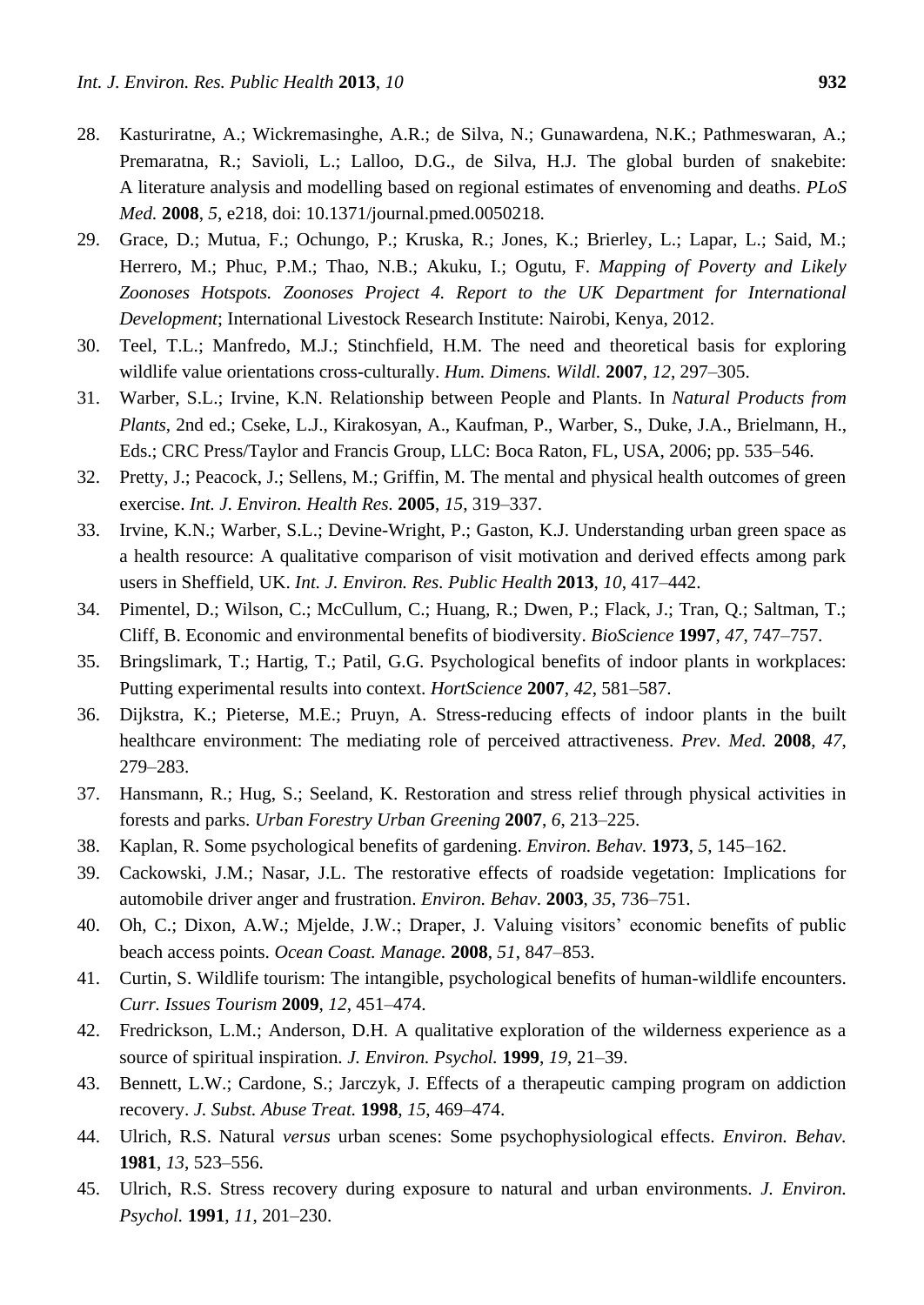- 46. Hartig, T.; Mang, M.; Evans, G.W. Restorative effects of natural environment experiences. *Environ. Behav.* **1991**, *23*, 3–26.
- 47. Williams, K.; Harvey, D. Transcendent experience in forest environments. *J. Environ. Psychol.* **2001**, *21*, 249–260
- 48. Ransom, K.P.; Mangi, S.C. Valuing recreational benefits of coral reefs: The case of Mombasa Marine National Park and Reserve, Kenya. *Environ. Manage.* **2008**, *45*, 145–154.
- 49. Shin, W.S.; Jaakson, R.; Kim, E.I. Benefits-based analysis of visitor use of Sorak-San National Park in Korea. *Environ. Manage.* **2001**, *28*, 413–419.
- 50. Pearson, L.J.; Tisdell, C.; Lisle, A.T. The impact of Noosa National Park on surrounding property values: An application of the hedonic price method. *Econ. Anal. Pol.* **2002**, *32*, 155–171.
- 51. Zeppel, H. Education and conservation benefits of marine wildlife tours: Developing free choice learning experiences. *J. Environ. Educ.* **2008**, *39*, 3–18.
- 52. Serpell, J. Beneficial effects of pet ownership on some aspects of human health and behaviour. *J. Roy. Soc. Med.* **1991**, *84*, 717–720.
- 53. Lepczyk, C.A.; Mertig, A.G.; Liu, J. Assessing landowner activities related to birds across rural-to-urban landscapes. *Environ. Manage.* **2004**, *33*, 110–125.
- 54. Gaston, K.J.; Fuller, R.A.; Loram, A.; MacDonald, C.; Power, S.; Dempsey, N. Urban domestic gardens (XI): Variation in urban wildlife gardening in the United Kingdom. *Biodivers. Conserv.* **2007**, *16*, 3227–3238.
- 55. Clayton, S. Domesticated nature: Motivations for gardening and perceptions of environmental impact. *J. Environ. Psychol.* **2007**, *27*, 215–224.
- 56. Clayton, S.; Myers, G. *Conservation Psychology: Understanding and Promoting Human Care for Nature*; Wiley-Blackwell: New York, NY, USA, 2009.
- 57. Leather, P.; Pyrgas, M.; Beale, D.; Lawrence, C. Windows in the workplace: Sunlight, view and occupational stress. *Environ. Behav.* **1998**, *30*, 739–762.
- 58. Shibata, S.; Suzuki, N. Effects of the foliage plant on task performance and mood. *J. Environ. Psychol.* **2002**, *22*, 265–272.
- 59. Bixler, R.D.; Floyd, M.F. Nature is scary, disgusting and uncomfortable. *Environ. Behav.* **1997**, *29*, 443–467.
- 60. Kaplan, R. Some psychological benefits of an outdoor challenge program. *Environ. Behav.* **1974**, *6*, 101–116.
- 61. Maller, C.J. Promoting children's mental, emotional and social health through contact with nature: A model. *Health Educ.* **2009**, *109*, 522–543.
- 62. Kuo, F.E.; Sullivan, W.C. Aggression and violence in the inner city: Effects of environment via mental fatigue. *Environ. Behav.* **2001**, *33*, 543–571.
- 63. Moore, M.; Townsend, M.; Oldroyd, J. Linking human and ecosystem health: The benefits of community involvement in conservation groups. *EcoHealth* **2007**, *3*, 255–261.
- 64. Catanzaro, C.; Ekanem, E. Home gardeners value stress reduction and interaction with nature. *Acta Hort.* **2004**, *639*, 269–275.
- 65. Chang, C.; Chen, P. Human response to window views and indoor plants in the workplace. *HortScience* **2005**, *40*, 1354–1359.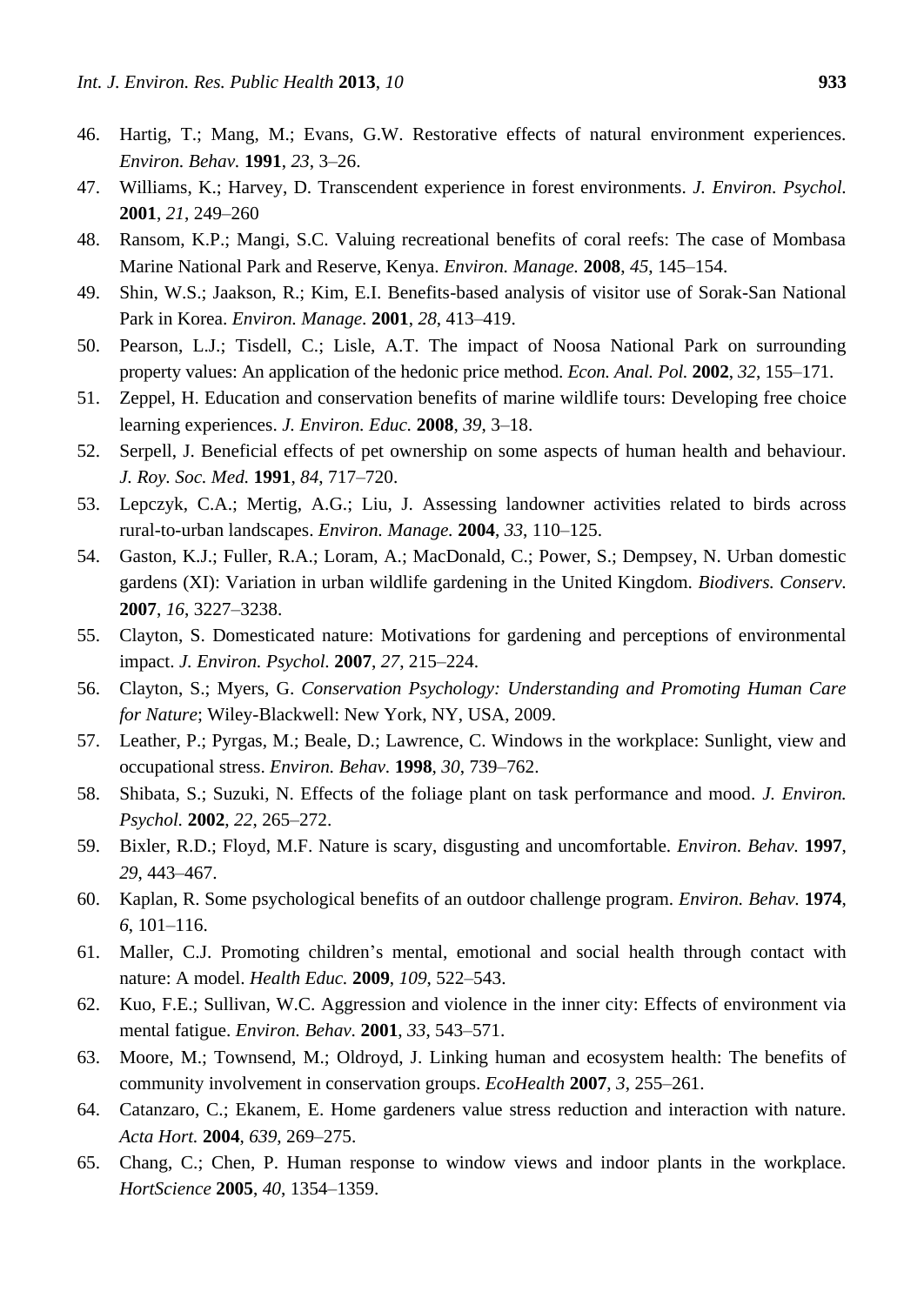- 66. Herzog, T.R.; Black, A.M.; Fountaine, K.A.; Knotts, D.J. Reflection and attentional recovery as distinctive benefits of restorative environments. *J. Environ. Psychol.* **1997**, *17*, 165–170.
- 67. Han, K. An exploration of relationships among the responses to natural scenes: Scenic beauty, preference and restoration. *Environ. Behav.* **2010**, *42*, 243–270.
- 68. Fjeld, T.; Veiersted, B.; Sandvik, L.; Riise, G.; Levy, F. The effect of indoor foliage plants on health and discomfort symptoms among office workers. *Indoor Built Environ.* **1998**, *2*, 204–209.
- 69. Wells, N.M. At home with nature: Effects of "greenness" on children's cognitive functioning. *Environ. Behav.* **2000**, *32*, 775–795.
- 70. Van den Berg, A.E.; Custers, M.H.G. Gardening promotes neuroendocrine and affective restoration from stress. *J. Health Psychol.* **2011**, *16*, 3–11.
- 71. Yamaguchi, M.; Deguchi, M.; Miyazaki, Y. The effects of exercise in forest and urban environments on sympathetic nervous activity of normal young adults. *J. Int. Med. Res.* **2006**, *34*, 152–159.
- 72. Kingsley, J.; Townsend, M. "Dig in" to social capital: Community gardens as mechanisms for growing urban social connectedness. *Urban Pol. Res.* **2006**, *24*, 525–537.
- 73. Coley, R.L.; Sullivan, W.C.; Kuo, F.E. Where does community grow?: The social context created by nature in urban public housing. *Environ. Behav.* **1997**, *29*, 468–494.
- 74. Westphal, L.M. Urban greening and social benefits: A study of empowerment outcomes. *J. Arboric.* **2003**, *29*, 137–147.
- 75. Bolitzer, B.; Netusil, N.R. The impact of open spaces on property values in Portland, Oregon. *J. Environ. Manage.* **2000**, *59*, 185–193.
- 76. Jim, C.Y.; Chen, W.Y. Perception and attitude of residents toward urban green spaces in Guangzhou (China). *Environ. Manage.* **2006**, *38*, 338–349.
- 77. Pretty, J.; Peacock, J.; Hine, R.; Sellens, M.; South, N.; Griffin, N. Green exercise in the UK countryside: Effects on health and psychological well-being, and implications for policy and planning. *J. Environ. Plann. Manag.* **2007**, *50*, 211–231.
- 78. Kerr, J.H.; Fujiyama, H.; Sugano, A.; Okamura, T.; Chang, M.; Onouha, F. Psychological responses to exercising in laboratory and natural environments. *Psychol. Sport Exerc.* **2006**, *7*, 345–359.
- 79. Lohr, V.I.; Pearson-Mims, C.H. Children's active and passive interactions with plants influence their attitudes as actions toward trees and gardening as adults. *HortTechnology* **2005**, *15*, 472–476.
- 80. Chawla, L. Life paths into effective environmental action. *J. Environ. Educ.* **1999**, *31*, 15–26.
- 81. Pyle, R.M. Nature matrix: Reconnecting people and nature. *Oryx* **2003**, *37*, 206–214.
- 82. Chawla, L. Significant life experiences revisited: A review of research on sources of environmental sensitivity. *Environ. Educ. Res.* **1998**, *4*, 369–382.
- 83. Miller, J.R. Biodiversity conservation and the extinction of experience. *Trends Ecol. Evol.* **2005**, *20*, 430–434.
- 84. Samways, M.J. Rescuing the extinction of experience. *Biodivers. Conserv.* **2007**, *16*, 1995–1997.
- 85. Mayer, F.S.; Frantz, C.M. The connectedness to nature scale: A measure of individuals' feeling in community with nature. *J. Environ. Psychol.* **2004**, *24*, 503–515.
- 86. Nisbet, E.K.; Zelenski, J.M.; Murphy, S.A. The Nature Relatedness Scale. *Environ. Behav.* **2009**, *41*, 715–740.